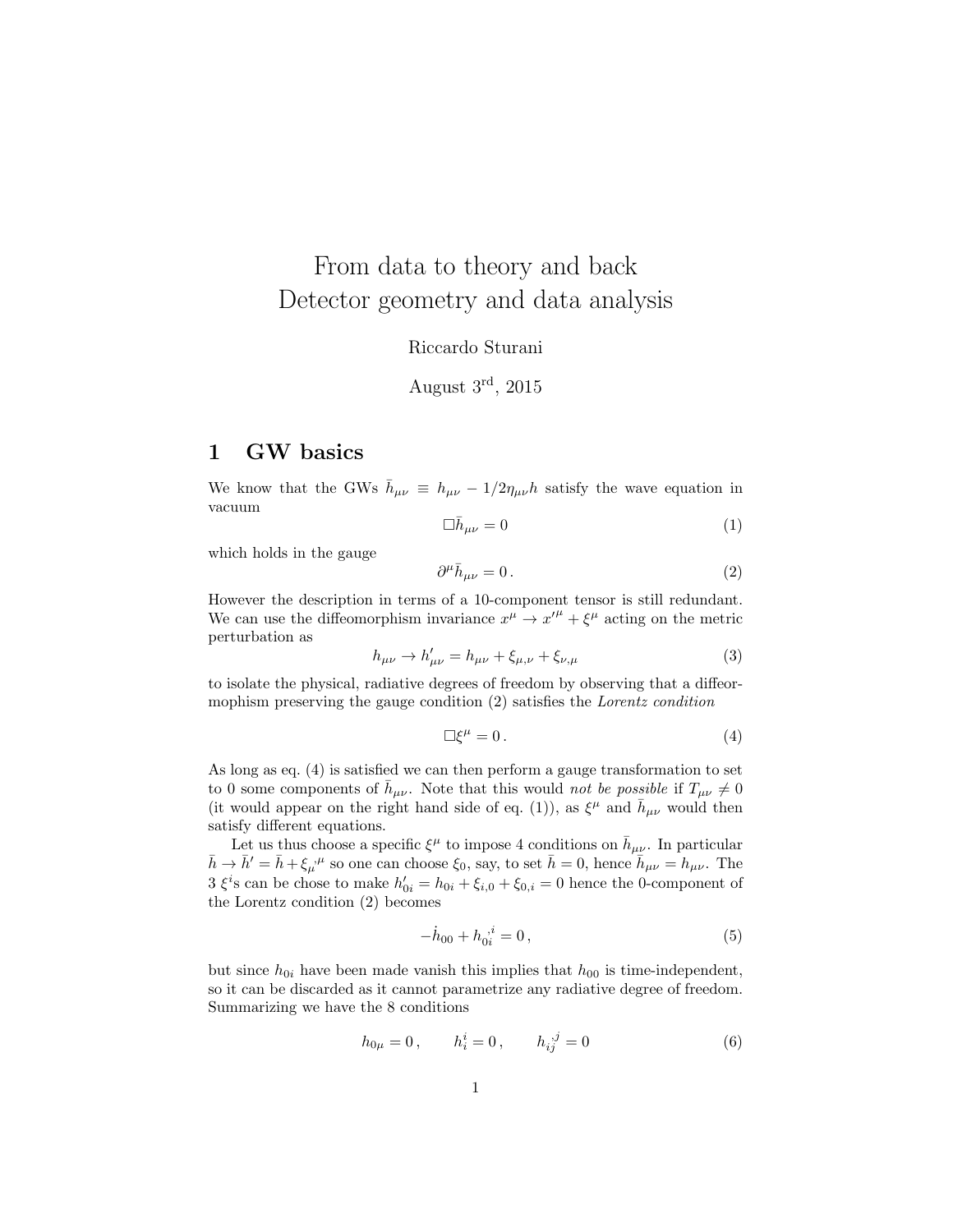defining the transverse-traceless (TT) gauge. The 2 radiative degrees of freedom of the TT gauge can be parametrized by

$$
h_{ij}^{TT}(t,x) = \int \frac{d^3k}{(2\pi)^3} A_{ij}(\omega) e^{i(\omega t - \mathbf{k} \mathbf{x})}
$$
(7)

with  $\omega = |\mathbf{k}|$ ,  $\mathbf{k} = \omega \hat{\mathbf{n}}$  (we use  $c = 1$  units) and the  $A_{ij}$  tensor can have only 2 independent non-vanishing components, that for a wave propagating in the z-direction (hence with  $e_{iz} = 0$ ) can be written as

$$
A_{ij}(\hat{\mathbf{z}}) = \begin{pmatrix} h_+ & h_\times & 0 \\ h_\times & -h_+ & 0 \\ 0 & 0 & 0 \end{pmatrix}
$$
 (8)

A convenient way to obtain the TT part of a tensor is to apply the projection tensor

$$
\Lambda_{ij,kl}(\hat{\mathbf{n}}) \equiv P_{ik}P_{jl} - \frac{1}{2}P_{ij}P_{kl}, \nP_{ij}(\hat{\mathbf{n}}) \equiv \delta_{ij} - n_in_j.
$$
\n(9)

A wave propagating along the generic direction  $\hat{\mathbf{n}}$  can be obtained from eq. (8) by

$$
A_{ij}(\hat{\mathbf{n}}) = R_{ii'}^{(z)}(\phi) R_{i' i''}^{(y)} e_{i'' j''}(\hat{\mathbf{z}}) (R^{(y)})_{j'' j'}^{-1}(\theta) (R^{(z)})_{j' j}^{-1}(\phi)
$$
(10)

with

$$
R^{(z)}(\phi) = \begin{pmatrix} \cos\phi & \sin\phi & 0\\ -\sin\phi & \cos\phi & 0\\ 0 & 0 & 1 \end{pmatrix}
$$
 (11)

$$
R^{(y)}(\theta) = \begin{pmatrix} \cos \theta & 0 & \sin \theta \\ 0 & 1 & 0 \\ -\sin \theta & 0 & \cos \theta \end{pmatrix}
$$
 (12)

yielding to

$$
A_{xx}(\hat{\mathbf{n}}) = h_+\left(\cos^2\theta\cos^2\phi - \sin^2\phi\right) + 2h_\times\cos\theta\sin\phi\cos\phi, A_{yy}(\hat{\mathbf{n}}) = h_+\left(\cos^2\theta\sin^2\phi - \cos^2\phi\right) - 2h_\times\cos\theta\sin\phi\cos\phi.
$$
 (13)

For generic direction propagation it is also convenient to express the tensor  $e_{ij}$ in terms of 2 orthogonal unit vectors  $\hat{\mathbf{u}}$  and  $\hat{\mathbf{v}}$  spanning the plane orthogonal to the propagation direction, so that  $\hat{\mathbf{n}} \times \hat{\mathbf{u}} = \hat{\mathbf{v}}$  and  $A_{ij} = e^+_{ij} h_+ + e^{\times}_{ij} h_{\times}$  with

$$
e_{ij}^{+}(\hat{\mathbf{n}}) = \hat{\mathbf{u}}_i \hat{\mathbf{u}}_j - \hat{\mathbf{v}}_i \hat{\mathbf{v}}_j e_{ij}^{ $\times}(\hat{\mathbf{n}}) = \hat{\mathbf{u}}_i \hat{\mathbf{v}}_j + \hat{\mathbf{v}}_i \hat{\mathbf{u}}_j$ \n(14)
$$

We'll see in the next section that this are the only two components we need for an interferometer.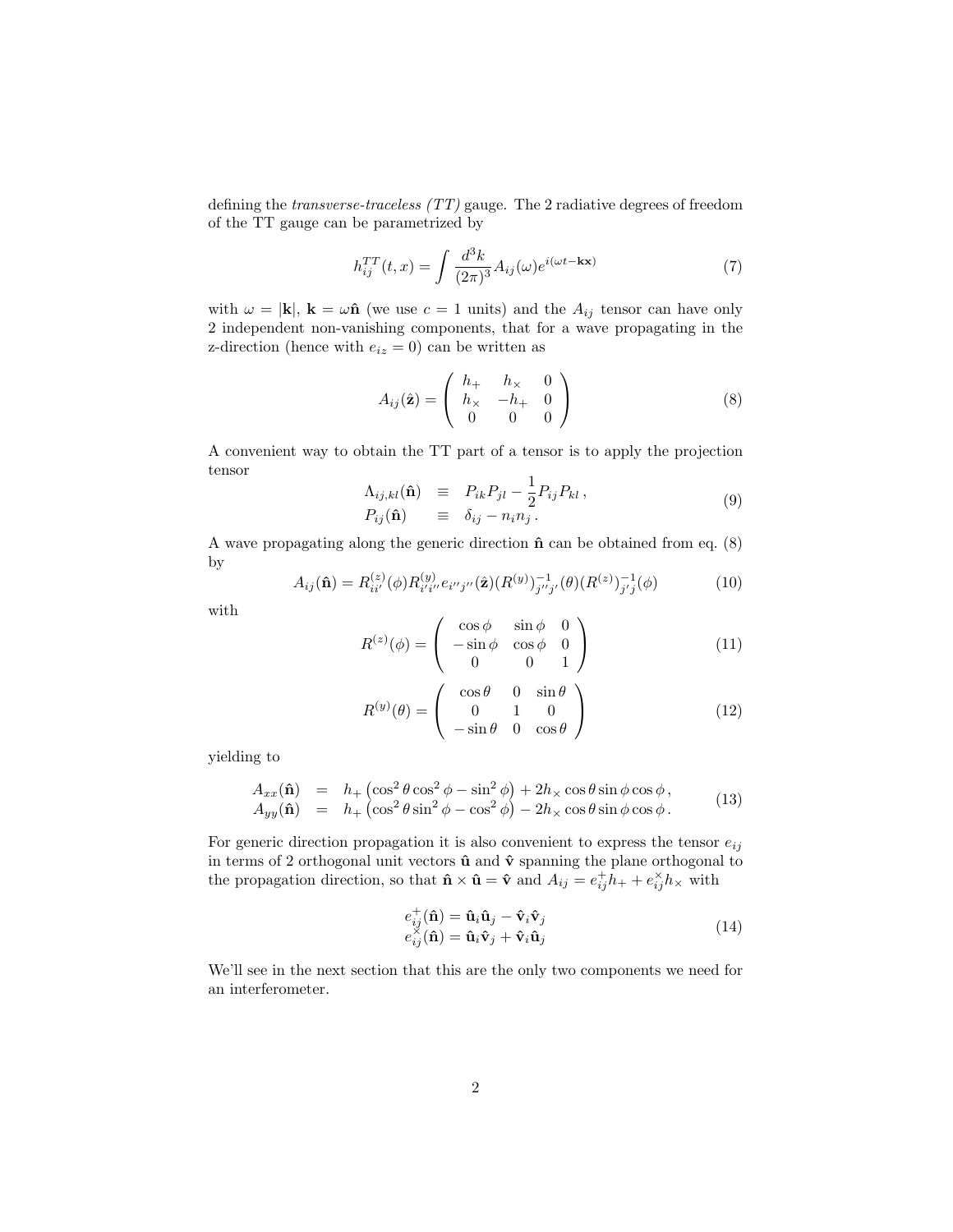

Figure 1: Interferometer scheme. Light emitted from the laser is shared by the two orthogonal arms after going through the beam splitter. After bouncing at the end mirrors it is recombined at the photo-detector.

## 2 Interaction detector - GWs

The arrival of a gravitational wave (GW) onto a detector will in general alter the state of motion of an observer and the goal of this section is to study the energy exchange of a GW with the laser interferometer components: beam splitter, end mirrors and the laser itself. Let us place them in the  $z = 0$  plane at coordinates respectively  $(0, 0)$ ,  $(L_x, 0)$  and  $(0, L_y)$  and consider for simplicity a GW traveling along the z direction. In the Transverse-Traceless (TT) gauge the gravitational perturbation  $h_{\mu\nu}$  has components  $h_{0\mu} = 0$ ,  $h_{xx} = -h_{yy} = h_+$ ,  $h_{xy} = h_{yx} = h_{\times}$ , and the the metric element restricted to the  $x-y$  plane can be written as

$$
d\tau^2|_{z=0} = dt^2 - (1+h_+)dx^2 - (1-h_+)dy^2 - 2(1+h_*)dxdy.
$$
 (15)

Interaction between the GW and matter Given two nearby geodesic parametrized by coordinates  $x^{i}(\tau), x'^{i}(\tau)$ , describing the motion of two test masses initially at rest  $\left(dx^{i}/d\tau\right|_{\tau=0} = 0 = dx'^{i}/d\tau\right|_{\tau=0}$ ,  $dt/d\tau\right|_{\tau=0} = 1$  $dt'/d\tau |_{\tau=0}$ , the (space) *coordinate* geodesic deviation  $\xi^i \equiv x'^i - x^i$  at initial time satisfies (see sec. 1.3 of  $[4]$ )

$$
\left. \frac{d^2 \xi}{d\tau^2} \right|_{\tau=0} = -\dot{h}_{ij} \frac{d\xi^i}{d\tau} \bigg|_{\tau=0} \,, \tag{16}
$$

as in the TT gauge at linear order  $\partial_{\mu} \Gamma_{00}^{i} = 0$  and  $\Gamma_{0j}^{i} = \partial_{0} h_{ij}/2$ , showing that the coordinate distance of two particle initially at rest remain constants in the TT gauge under the influence of a GW. However the proper distance s between the  $x$ -mirror and the beam splitter changes:

$$
s = L_x (1 + h_+)^{1/2} \simeq L_x \left( 1 + \frac{1}{2} h_+ \right) , \qquad (17)
$$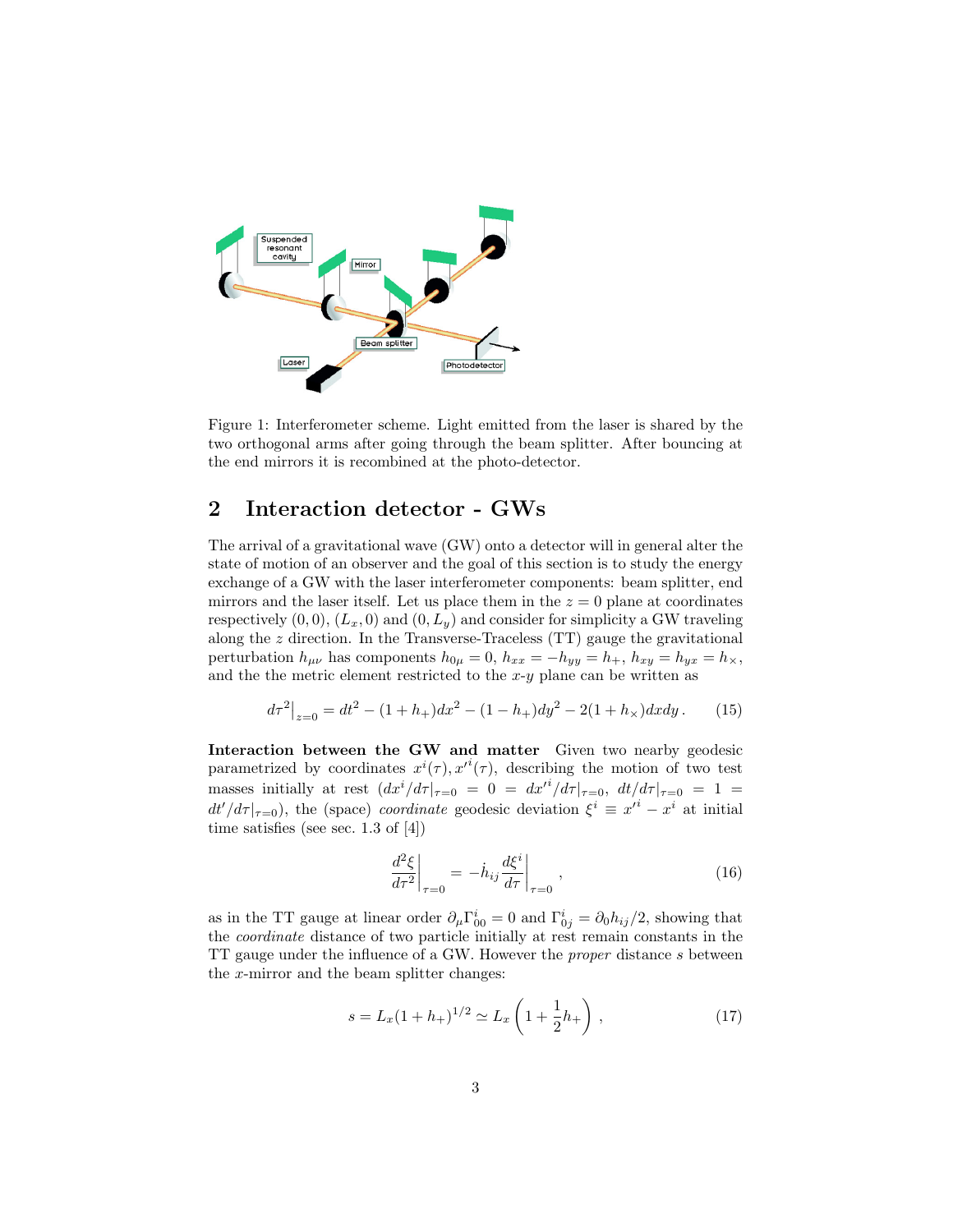whose second derivative gives a Newtonian-like equation of motion

$$
\ddot{s} \simeq \frac{1}{2}\ddot{h}_+ L_x \simeq \frac{1}{2}\ddot{h}_+ s \tag{18}
$$

as to lowest order in  $h, s \simeq L_x$ . As the physical distance between two test masses (like the mirror and the beam splitter) is time dependent in the presence of a GW, it is expected that an energy transfer may take place between the GW and the interferometer, as first suggested in  $[1]$ , by "putting in a spring" between objects in mutual motion.

The mirror and the beam splitter are hung to the ceiling of the laboratory, in a pendulum-like arrangement. The pendulum has a typical restoring period  $T \sim \sqrt{l/g} \simeq \text{few} \times 10^{-1}$  sec (being l the length of the suspension and g the gravity acceleration), implying that the mirror is approximately in free fall for GW signals whose frequency  $f_{GW} \gg Hz$ . On longer time scales energy transfer, and eventually dissipation, between the mirror and its suspension will take place.

In a real laboratory, positions are marked by rigid rulers and not by freely falling particles. It is thus instructive to consider the mirror-GW interaction in the proper detector frame (PDF). A standard results within General Relativity is that it always possible to set to zero the Christoffel symbols  $\Gamma^{\rho}_{\mu\nu}$  along an entire geodesic by using Fermi normal coordinates in the freely falling frame, see sec. 8.4 of [2]. Considering the relative coordinate distance  $x^i$  between an arbitrary space-time point and to the geodesic used to define Fermi normal coordinates, to linear order in x the metric is flat and at second order in  $x/\lambda$ (being  $\lambda$  the curvature scale of the space-time,  $\lambda \sim |R_{0i0j}|^{-1/2}$ ) one has in the proper detector frame

$$
d\tau_{PDF}^2 \simeq dt^2 \left(1 + R_{0i0j} x^i x^j\right) + 2dt dx^i \left(\frac{2}{3} R_{0jik} x^j x^k\right) - dx^i dx^j \left(\delta_{ij} - \frac{1}{3} R_{ikjl} x^k x^l\right)
$$
\n(19)

The laboratory may not be in free fall with respect to earth gravity field, but if we restrict to motion in the  $z = 0$  plane and to signals with  $f_{GW} \ge 10Hz$ all "environmental" effects can be safely neglected and the coordinate distance between neighboring geodesic results in

$$
\ddot{\xi}_{PDF}^{i} = -R_{0j0}^{i}\xi_{PDF}^{j}.
$$
\n(20)

.

Observing that at  $O(x/\lambda)$  the metric is flat and that the Riemann tensor components are not only covariant (as common in General Relativity) but actually *invariant* in the linearized theory, so that  $R_{0j0}^i = -\ddot{h}_{ij}/2$ , being h the TT metric perturbation, we recover eq. (18), which is frame-independent. Since in the proper detector frame coordinates track distances, from eq. (18) we infer that a test particle of mass  $\mu$  under the influence of a GW is experiencing a time-dependent, Newtonian force  $F^i = -\frac{\mu}{2} \ddot{h}^{ij} L^j$ , allowing to derive the energytransfer rate  $dE/dt$  due to the force via  $dE/dt = F^i dx^i/dt$ .

In the presence of the GW only,  $F^i dx^i / dt$  is a total derivative and for an oscillating  $h$  it averages to 0: after a short transient during which the massive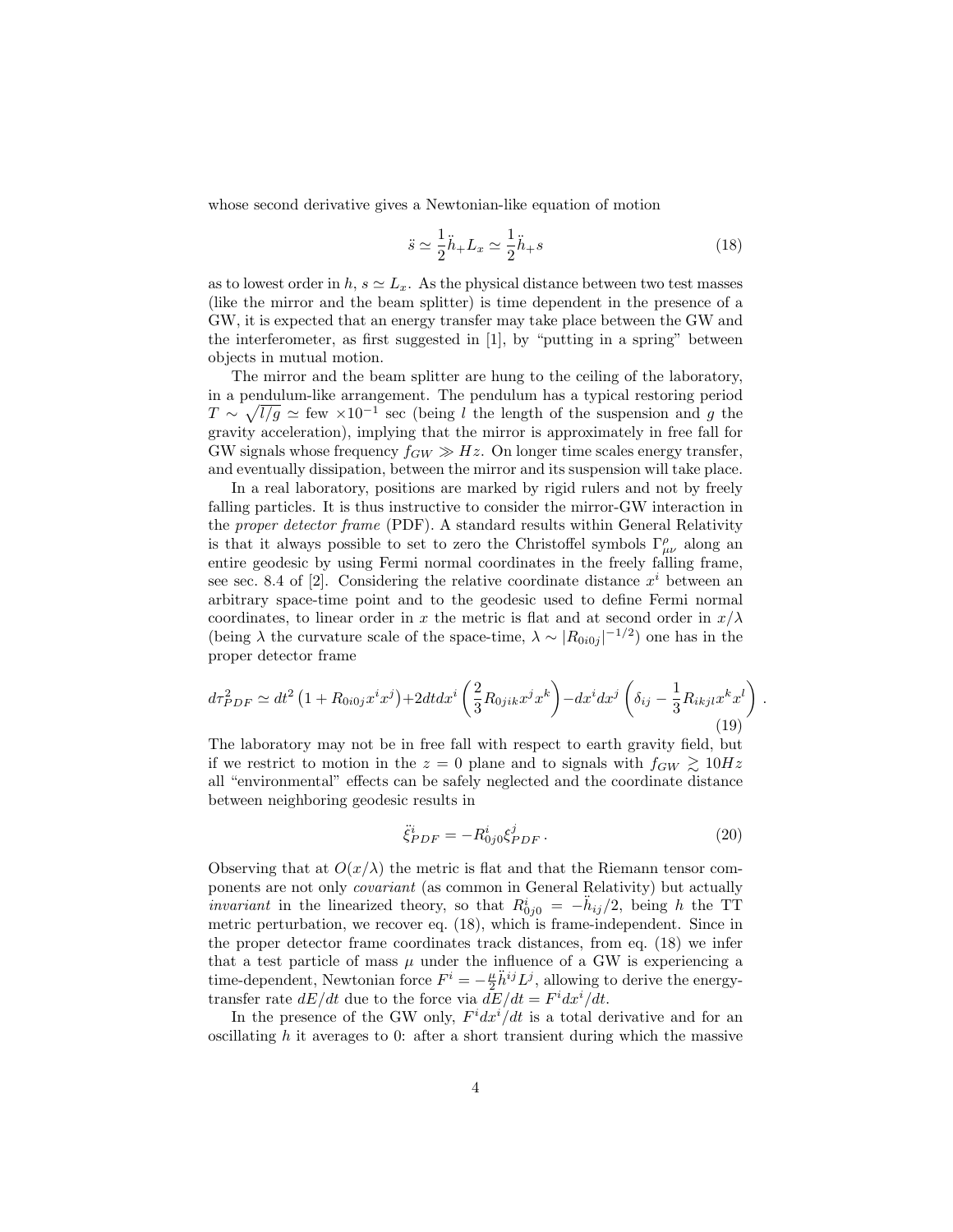object is set in motion by the GW there is no more energy transfer on average over an oscillation cycle. However the interferometer mirrors are not exactly freely-falling, because of the suspensions hanging them causes dissipation, leading to the actual equation (dropping the proper detector frame subscript)

$$
\ddot{\xi}^i + \frac{\omega_0}{Q}\dot{\xi}^i + \omega_0^2 \xi^i = -\frac{1}{2}\ddot{h}_{ij}\xi^j , \qquad (21)
$$

with  $\omega_0 = 2\pi/T$  the pendulum proper angular frequency and the  $\omega_0/Q$  term parametrizing the friction term, for which we assume  $Q \gg 1$ . Assuming for simplicity a GW of the type  $h_+ = h_0 \cos(\omega_{GW} t)$ ,  $h_{\times} = 0$ , we have the solution

$$
\xi(t) - L = \left(2Lh_0\omega_{GW}^2/\pi^2\right) \frac{(\omega_{GW}^2 - \omega_0^2)\cos(\omega_{GW}t) - \omega_{GW}\omega_0/Q\sin(\omega_{GW}t)}{(\omega_{GW}^2 - \omega_0^2)^2 + \omega_{GW}^2\omega_0^2/Q^2},\tag{22}
$$

showing that the massive object motion is in phase with the GW, apart for a term proportional to the friction which is responsible for the dissipation

$$
\left\langle \frac{dE}{dt} \right\rangle \simeq \left( \mu L^2 h_0^2 \omega_{GW}^8 / \pi^4 \right) \frac{(\omega_{GW}^2 - \omega_0^2) \omega_0 / Q}{\left[ \left( \omega_{GW}^2 - \omega_0^2 \right)^2 + \omega_{GW}^2 \omega_0^2 / Q^2 \right]^2} . \tag{23}
$$

In the limit  $\omega_{GW} \gg \omega_0$  one obtains

$$
\frac{dE}{dt} \simeq \frac{\mu}{Q\pi^4} L^2 h_0^2 \omega_{GW}^2 \omega_0 \simeq 2 \times 10^{12} h_0^2 \text{erg/sec}
$$

$$
\times \left(\frac{Q}{10^8}\right)^{-1} \left(\frac{\omega_{GW}}{2\pi kHz}\right)^2 \left(\frac{\omega_0}{2\pi Hz}\right) \left(\frac{\mu}{1kg}\right) \left(\frac{L}{3km}\right)^2,
$$
\n(24)

showing that the energy absorbed by the system from the GW is proportional to the friction term<sup>1</sup>. This is the energy absorbed by the massive object in order to keep its motion with a constant kinetic energy  $E_{kin}$  (averaged over a GW cycle)

$$
\langle E_{kin} \rangle \simeq \mu \omega_{GW}^2 L^2 h_0^2 / \pi^2 \,. \tag{25}
$$

Interaction between the GW and and a Michelson-type interferometer. The laser in an interferometer monitors the distance between mirrors, and its electric field is also affected by the GW. The electric field in the two orthogonal beams in the interferometers "travel" from the beam splitter to the mirrors and back to recombine at the photo-detector at some time t. The phase of the electric field is conserved during free propagation, so at time  $t$  the electric fields

<sup>&</sup>lt;sup>1</sup>In principle one could consider the re-emission by the system made by the beam-splitter and the mirror, which has a time-varying quadrupole  $Q_{xx}(t) \simeq \mu \xi^2(t)$ . From the standard Einstein quadrupole formula  $dE/dt|_{emitted} = G_N \ddot{Q}_{ij}^2/5 \sim G_N \mu^2 L^4 \omega_{GW}^6 h_0^2$ , which can be compared to the absorption given from eq. (24) to obtain

 $dE/dt|_{emitted} \sim dE/dt|_{absorbed} \simeq 6 \times 10^{-22} \left(\frac{\omega_0}{2\pi Hz}\right)^{-1} \left(\frac{\omega_{GW}}{2\pi kHz}\right)^4 \left(\frac{Q}{10^8}\right) \left(\frac{\mu}{1kg}\right) \left(\frac{L}{3km}\right)^2$ hence completely negligible.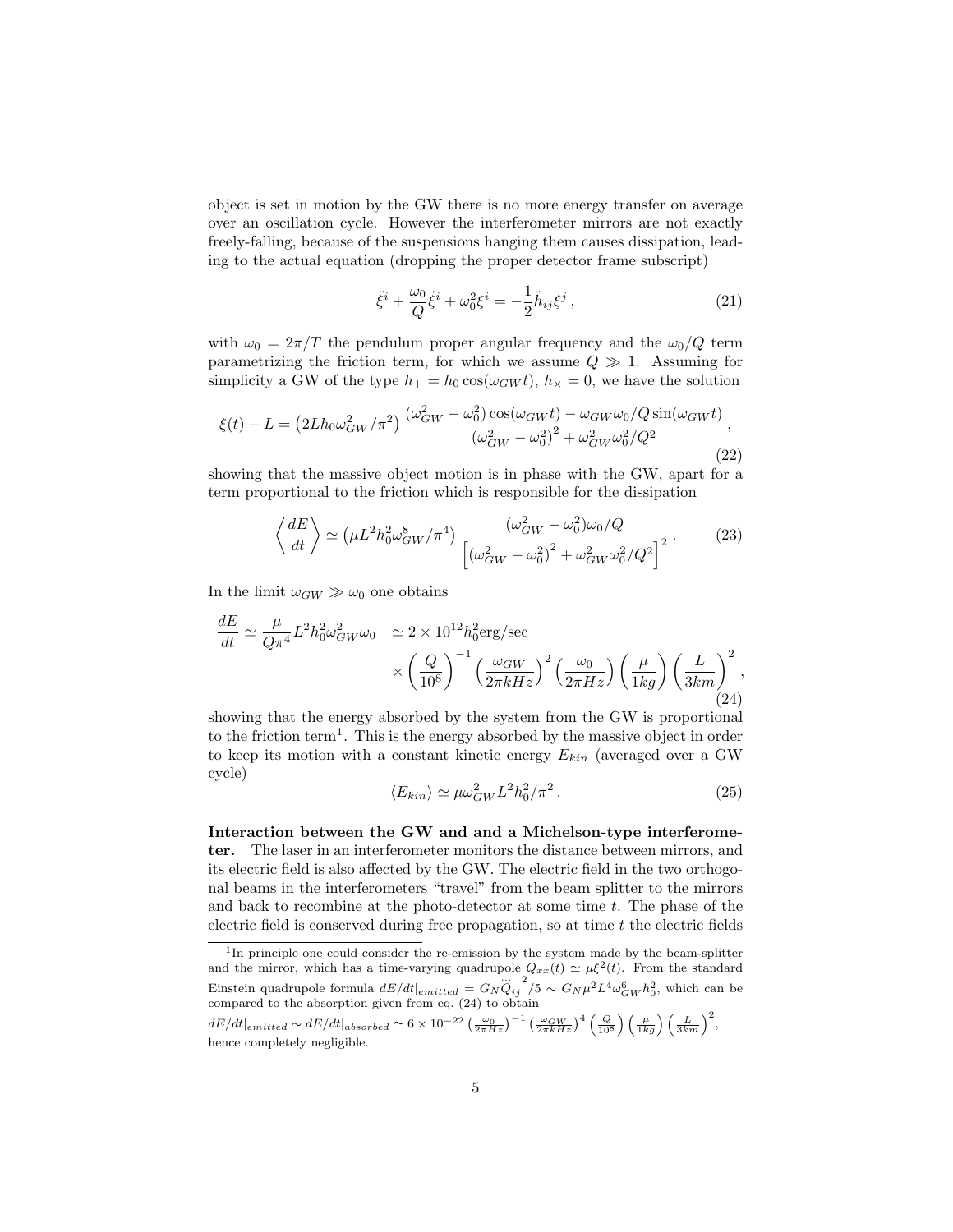recombine with the phase they inherit from the times  $t_0^{(x)} \neq t_0^{(y)}$  when they left the beam splitter. Denoting by  $E^{(x)}$  and  $E^{(y)}$  the electric field coming respectively from the  $x$  and  $y$  arms, once they are recombining at the photo-detector after the beam splitter, we have

$$
E^{(x)} = -\frac{1}{2} E_0 e^{-i\omega_l t_0^{(x)}},
$$
  
\n
$$
E^{(y)} = \frac{1}{2} E_0 e^{-i\omega_l t_0^{(y)}},
$$
\n(26)

with  $\omega_l$  being the laser angular frequency and the relative minus sign is due to the fact that reflection from opposite sides of the beam splitter brings a  $\pi$  shift in the phase [3]. Using the null geodesic in the metric given by eq. (15) to relate the time t to  $t_0^{(x,y)}$ , we have (see sec. 9.1 of [4]) at  $O(h)$ 

$$
t_0^{(x)} = t - 2L_x - h_+(t - L_x)\sin(\omega_{GW}L_x)/\omega_{GW}, \n t_0^{(y)} = t - 2L_y + h_+(t - L_y)\sin(\omega_{GW}L_y)/\omega_{GW}.
$$
\n(27)

Substituting the above expression for  $t_0^{(x,y)}$  in eqs. (26) and expanding at linear order in the GW amplitude one obtains

$$
E^{(x)}(t) = -\frac{1}{2}E_0 \quad e^{i(2\omega_l L + \phi_0)} \left[ e^{-i\omega_l t} + \frac{i}{2}h_0\omega_l L \frac{\sin(\omega_{GW}L)}{\omega_{GW}L} \times \left( e^{-i(\omega_l - \omega_{GW})t} e^{-i\omega_{GW}L} + e^{-i(\omega_l + \omega_{GW})t} e^{i\omega_{GW}L} \right) \right]
$$
(28)

where we have introduced  $L \equiv (L_x + L_y)/2$  and  $\phi_0 \equiv \omega_l \Delta L$ , with  $\Delta L \equiv$  $L_x - L_y$ , and where in  $O(h_0)$  terms we have identified  $L_x \simeq L_y \simeq L$ . This shows that in each arm sidebands appear beside the career laser frequency at angular frequencies  $\omega_l \pm \omega_{GW}$ . The relative amplitude of the sidebands with respect to the career laser signal, for  $\omega_{GW} \ll 1/L$ , is given approximately by  $h_0L/\lambda_l \gg h_0$ , being  $\lambda_l$  the laser wavelength.

Combining eq.  $(28)$  with the analogous formula for the y-arm one can determine the total electric field at the photo-detector  $E_{pd}(t) = E^{(x)} + E^{(y)}$ 

$$
E_{pd} = -iE_0 e^{-i\omega_l(t-2L)} \sin\left[\phi_0 + h_0 \omega_l L \frac{\sin(\omega_{GW} L)}{\omega_{GW} L} \cos(\omega_{GW}(t-L))\right].
$$
 (29)

Detecting a GW from the laser light associated with this electric field is still impractical: in order for the output power be *linear* in  $h_0$  one would be sensitive also to the fluctuations in the laser power at a frequency  $\sim \omega_{GW}/(2\pi)$ , that would completely hide the GW signal. The solution adopted in actual observatories is to inject sidebands into the laser light so that the input electric field is given by

$$
E_{in} = E_0 e^{-i(\omega_l t + \Gamma \sin(\Omega_{mod} t))}
$$
  
\n
$$
\simeq E_0 \left[ e^{-i\omega_l t} + \frac{\Gamma}{2} e^{-i(\omega_l + \Omega_{mod})t} - \frac{\Gamma}{2} e^{-i(\omega_L - \Omega_{mod})t} \right],
$$
\n(30)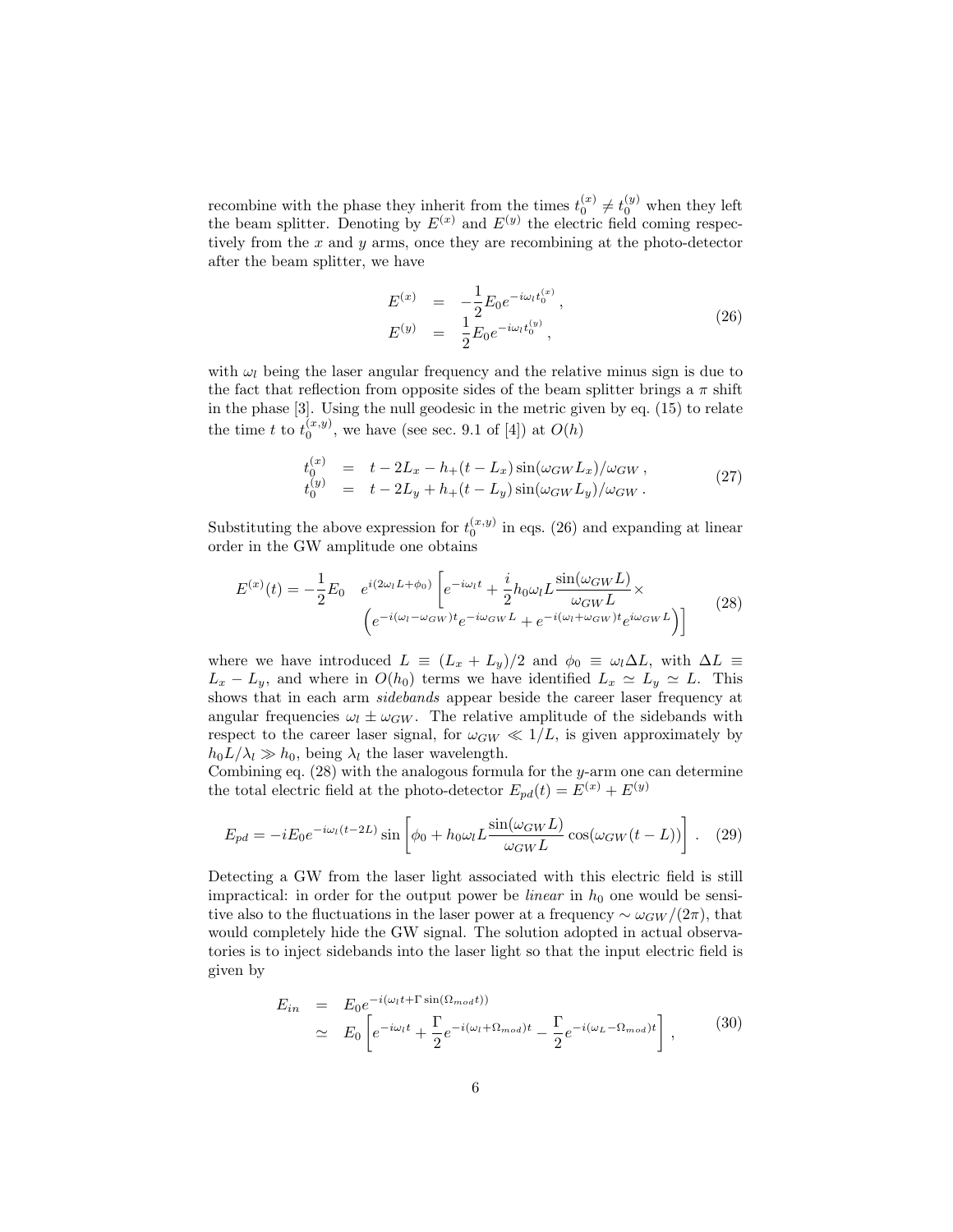Working with  $\phi_0 = 0$ , so that  $E_{pd} \propto h_0$  as per eq. (29), and combining the effects of the GW with the injected modulating sidebands, one has the output electric field

$$
E_{out} \simeq -iE_0 e^{-i(\omega_l t + 2L)} \left[ \omega_l L \frac{\sin(\omega_{GW} L)}{\omega_{GW} L} h_0 \cos(\omega_{GW} t) + 2\Gamma \sin(\Omega_{mod} \Delta L) \cos(\Omega_{mod} (t - 2L)) \right],
$$
\n(31)

and the GW signal can be read in the output power from the interference term between the career field and the sidebands oscillating at  $\pm \Omega_{mod}$ , giving a light power at the photo-detector  $P_{pd}$  (for  $\omega_{GW} L \ll 1$ )

$$
P_{pd} = |E_{out}|^2 \simeq 2E_0^2 \Gamma \omega_l L h_0 \cos(\omega_{GW} t) \sin(\Omega_{mod} \Delta L) \sin(\Omega_{mod} (t - 2L)) + \dots
$$
\n(32)

where only the term oscillating at  $\pm \Omega_{mod} \pm \omega_{GW}$  has been explicitly shown, as it is the only one linear in the GW amplitude.

The output is still sensitive to the power fluctuation (of the sidebands), but now the GW signal has to compete with laser power fluctuation not at  $\omega_{GW} \leq 10$ kHz, but at  $\Omega_{mod} \sim 10 \text{ MHz} \gg \omega_{GW}$  and this is a great advantage as laser power fluctuations generally decrease with frequency [6].

The interferometers actually used as GW observatories contain Fabry-Perot cavities in which the laser beam goes back and forth several times in each arm before recombining. At an effective level, the Fabry-Perot cavity allow to "fold" the light path enhancing its length without changing the region of the laboratory space traveled by the laser. This results in a phase-shift enhanced, in the case  $\omega_{GWL} \gg 1$ , by a factor  $N = 4F/\pi$  (see e.g. sec. 9.2 of [4]) where F is the finesse of the cavity related to the *storage time* (i.e. the average time spent by a photon in the cavity)  $\tau_s$  by  $F \simeq \pi \tau_s/L$ : the effect of the Fabry-Perot cavity boils down to replace the term  $h_0L$  in the amplitude of the GW sidebands in eq. (28) with

$$
h_0NL \frac{1}{\left[1 + (NL\omega_{GW}/2)^2\right]^{1/2}}, \qquad \text{for } \omega_{GW}L \ll 1. \tag{33}
$$

For initial LIGO (Virgo)  $N \simeq 60(20)$ .

The laser electric fields recombines at the beam splitter to form an output beam directed to the photo-detector and a beam heading back to the laser. We have described how the electric field at the photo-detector depend on the GW in eq. (29). The electric field going back to the laser is  $E_l = E^{(x)} - E^{(y)}$  (apart from an irrelevant overall phase), thus we can compute the total laser power

$$
|E^{(x)} + E^{(y)}|^2 + |E^{(x)} - E^{(y)}|^2 = E_0^2,
$$
\n(34)

which is unaffected by the GW, at least at  $O(h)$ . The appearance of the GW sidebands does not change the total power in the laser beam, but allows to identify a signal at a well-determined frequency and with amplitude highly enhanced with respect to  $h_0$ , see the  $\omega_l L$  factor in eq. (32).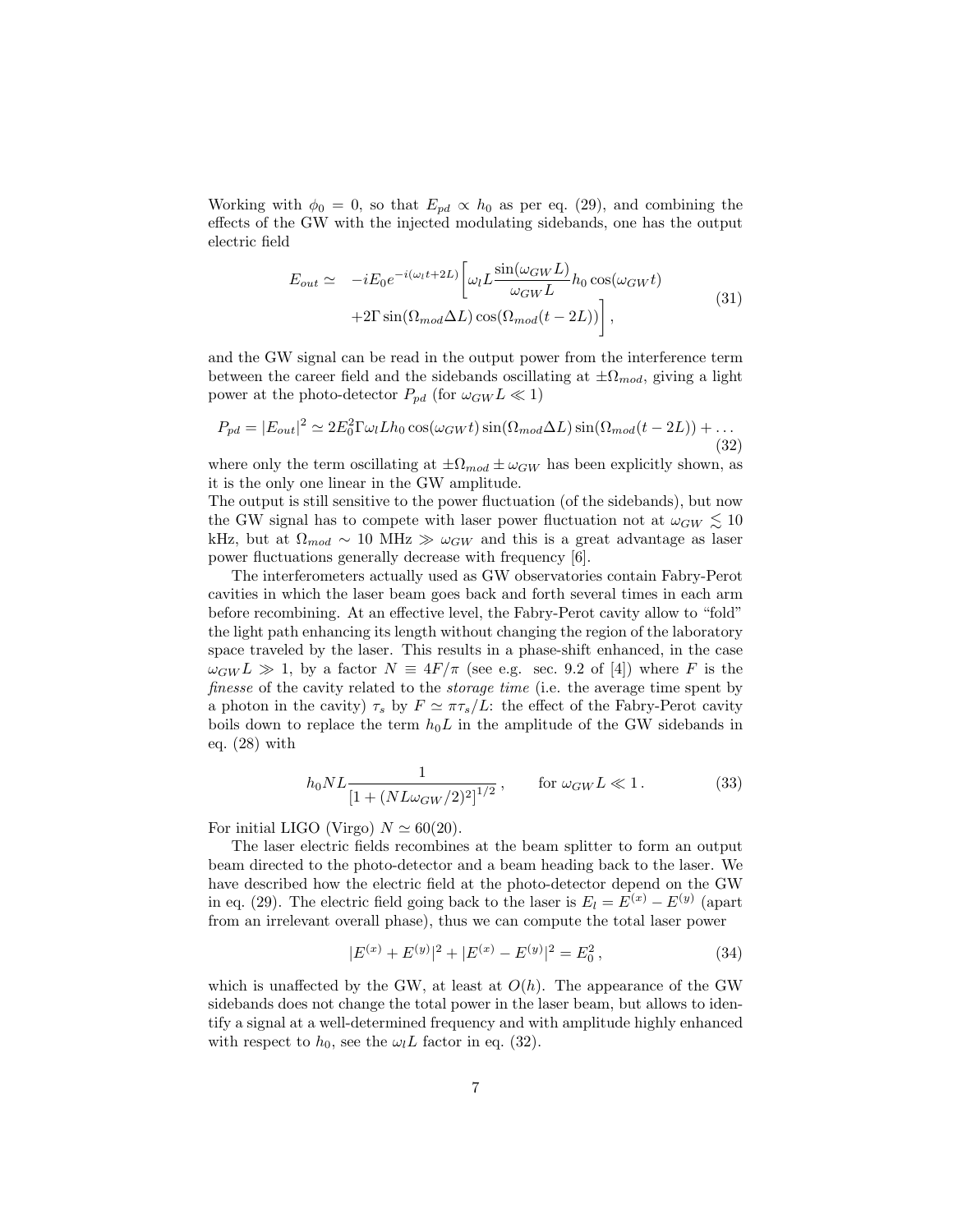In order to complete the energy balance of the interferometer interacting with a GW however we still need to consider the radiation pressure exerting a force  $F_{rp}$  on the masses set in motion by the GW [5]. The laser power in each arm is approximately  $P_{arm} = P_{laser}/2 = E_0^2/2$  and the radiation-pressure induces a force on each end mirror  $F_{rp} = 2P_{arm} = P_{laser}$ . As the masses are set in motion by the GW with velocity  $v$ , the radiation pressure force change because of the Doppler effect to  $F_{rp} \simeq 2P_{arm}(1 - 2v)$ , where v can be obtained by deriving eq. (22). The radiation pressure force has thus the effect of a friction term of the kind appearing in eq. (21), with an effective "quality factor"  $Q_{rp}$ approximately given by

$$
Q_{rp} = \frac{m\omega_0}{4P_{arm}} \simeq 3 \times 10^{15} \left(\frac{P_{laser}}{100W}\right)^{-1} \left(\frac{m}{1kg}\right) \left(\frac{\omega_0}{1Hz}\right) . \tag{35}
$$

Summing over the repeated bounces of each photon in the Fabry-Perot cavity, one can derive the dissipation due to radiation pressure [5]

$$
\left. \frac{dE}{dt} \right|_{rp} \simeq 4P_{arm} \frac{N^2 L^2}{\pi^2} h_0^2 \omega_{GW}^2 \tag{36}
$$

which can be obtained by substituting  $Q_{rp}$  in eq. (24) and replacing L with NL.

#### 3 Detector geometry

We have seen in the previous section that an interferometer responds to the component combination  $h_{xx} - h_{yy}$ , which can be put into an invariant form by saying that the detector's output  $o(t)$  is sensitive to the wave combination  $D_{ij}h_{ij}$  with

$$
D_{ij} = \frac{1}{2} \left( \hat{\mathbf{x}}_i \hat{\mathbf{x}}_j - \hat{\mathbf{y}}_i \hat{\mathbf{y}}_j \right) . \tag{37}
$$

Short-circuiting with the detector tensor  $D_{ij}$  with  $e_{ij}(\hat{\bf{n}})$  computed in sec.1 one obtains the pattern functions, which relate the GW amplitude depending only on the source to its actual imprint in the detector.

By expressing  $h(t)$  as

$$
h(t) = D_{ij}h_{ij}^{TT}(t, \mathbf{x}_D) = D_{ij}e_{ij}^A(\hat{\mathbf{n}})h_A(t) \equiv F_+(\theta, \phi)h_+(t) + F_\times(\theta, \phi)h_\times(t)
$$
 (38)

we have introduced the pattern functions  $F_A$ , with their explicit dependence on  $\theta$ ,  $\phi$ , the angles determining the arrival direction  $\hat{\mathbf{n}} = (\sin \theta \cos \phi, \sin \theta \sin \phi, \cos \theta)$ . The choice of unit vectors  $\hat{\mathbf{u}}, \hat{\mathbf{v}}$  is unique up to a rotation in the plane they span, that is choosing  $\hat{\mathbf{u}}' = \hat{\mathbf{u}} \cos \psi - \hat{\mathbf{v}} \sin \psi$  and  $\hat{\mathbf{v}}' = \hat{\mathbf{v}} \cos \psi + \hat{\mathbf{u}} \sin \psi$  one obtains different polarization tensors

$$
e_{ij}^{+'} = \hat{\mathbf{u}}_i' \hat{\mathbf{u}}_j' - \hat{\mathbf{v}}_i' \hat{\mathbf{v}}_j' = e_{ij}^{\dagger} \cos 2\psi - e_{ij}^{\times} \sin 2\psi, e_{ij}^{\times'} = \hat{\mathbf{u}}_i' \hat{\mathbf{v}}_j' + \hat{\mathbf{v}}_i' \hat{\mathbf{u}}_j' = e_{ij}^{\dagger} \sin 2\psi + e_{ij}^{\times} \cos 2\psi,
$$
\n(39)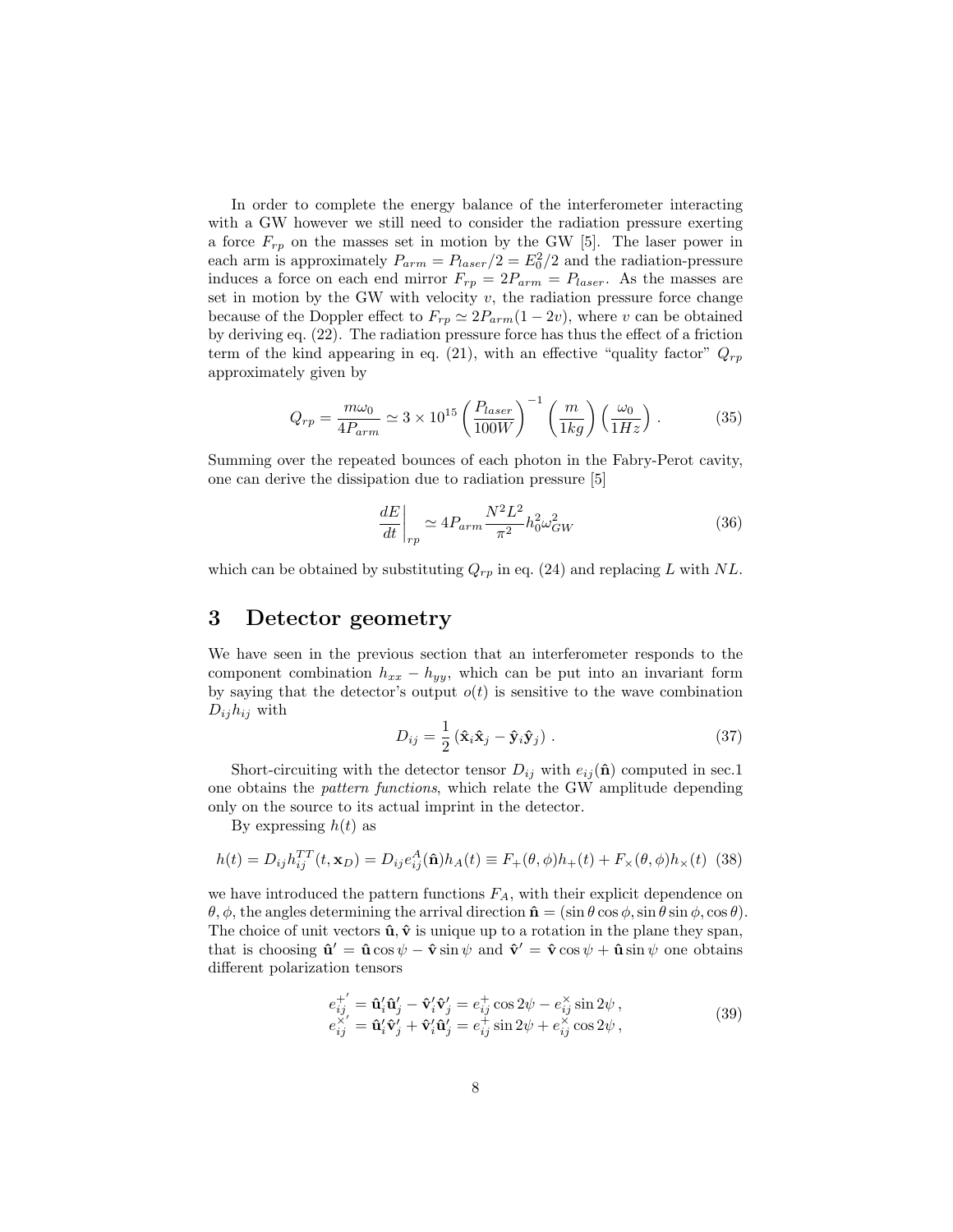hence the patter functions obtained by contracting the polarization tensors with the detector tensor will transform as (with an abuse of notation we write with the same symbol the pattern functions and their transformed under a rotation depending on the extra variable  $\psi$ )

$$
F'_{+}(\theta, \phi, \psi) = F_{+} \cos 2\psi - F_{\times} \sin 2\psi,
$$
  
\n
$$
F'_{\times}(\theta, \phi, \psi) = F_{+} \sin 2\psi + F_{\times} \cos 2\psi.
$$
\n(40)

When average quantities have to be computed, one has to evaluate terms like

$$
\int d\Omega(\theta,\phi) F_{+,\times} F_{+,\times}.
$$

However mixed integrals of the type  $\int F_+F_\times$  vanish as they involve an odd number of  $\hat{\mathbf{u}}$  and  $\hat{\mathbf{v}}$  vectors and  $\hat{\mathbf{u}}$  ( $\hat{\mathbf{v}}$ ) is odd (even) under  $\hat{\mathbf{n}} \to -\hat{\mathbf{n}}$ . Moreover the average of  $F_+^2$  and  $F_\times^2$  are equal (since  $\int d\psi \cos 2\psi \sin 2\psi = 0$  and  $\int d\psi \cos^2 2\psi =$  $\int \sin^2 2\psi = \pi$ ) For an interferometer the pattern functions are

$$
F_{+}(\theta, \phi) = \frac{1}{2} (1 + \cos^{2} \theta) \cos 2\phi
$$
  
\n
$$
F_{\times}(\theta, \phi) = \cos \theta \sin 2\phi
$$
\n(41)

with average

$$
\langle F_+^2 \rangle = \frac{1}{4\pi} \int F_+^2(\theta, \phi) d\cos\theta d\phi = \frac{2}{5}.
$$
 (42)

#### 4 Source's order of magnitudes

Interferometric detectors are very precise and rapidly responsive ruler, they can detect the change of an arm length down to values of 10<sup>−</sup><sup>15</sup> m, however not at all frequency scales. At very low frequency  $(f_{GW} \lesssim 10 \text{ Hz})$  the noise from seismic activity and generic vibrations degrade the sensitivity of the instrument, whereas at high frequency laser shot noise does not allow to detect signal with frequency larger than few kHz. Considering a binary system in circular orbit, its emission depend only on one parameter according to

$$
F(v) = \frac{32\eta^2}{5G_N} v^{10} \left( 1 + f_{v^2}(\eta) v^2 + f_{v^3}(\eta) v^3 + \ldots \right) . \tag{43}
$$

where  $\eta \equiv m_1 m_2 / M^2$ ,  $M \equiv m_1 + m_2$ ) and  $v \equiv (G_N M \pi f_{GW})^{1/3}$  coincide with Newtonian velocity as it can be derived by using Kepler's law for circular orbits  $R^3/T^2 = G_N M/(2\pi)^2$  and remembering that  $f_{GW} = 2/T$ . What is the typical length, mass, radius scale of the source? Using again third's Kepler law and circular motion we have

$$
V = (G_N M \pi f_{GW})^{1/3} \simeq 0.054 \left(\frac{M}{M_{\odot}}\right)^{1/3} \left(\frac{f_{GW}}{10 \text{Hz}}\right)^{1/3},
$$
  
\n
$$
r = 2G_N M (G_N M \pi f_{GW})^{-2/3} \simeq 6.4 \text{Km} \left(\frac{M}{M_{\odot}}\right)^{1/3} \left(\frac{f_{GW}}{10 \text{Hz}}\right)^{-2/3}.
$$
\n(44)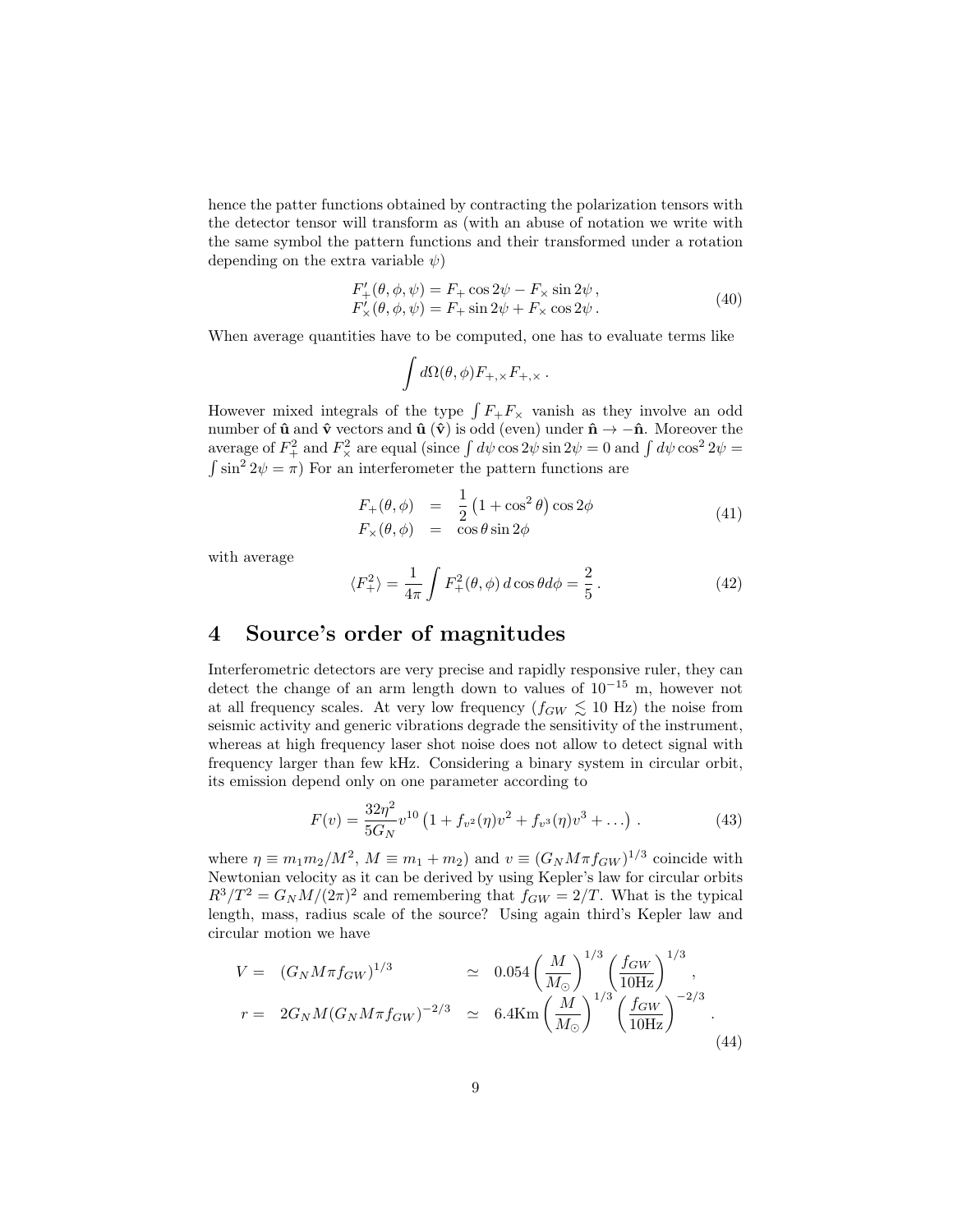It can also be interesting to estimate how long it will take to for a coalescence to take place. Using the lowest order expression for energy and flux, one has

$$
-\eta M v \frac{dv}{dt} = -\frac{32}{5G_N} \eta^2 v^{10} \implies \n\frac{dv}{v^9} = \frac{32\eta}{5G_N M} dt \implies \n\frac{1}{v_i^8} - \frac{1}{v_f^8} = \frac{256\eta}{5G_N M} \Delta t,
$$
\n(45)

for the time  $\Delta t$  taken for the inspiralling system to move from  $v_i$  to  $v_f$ . If  $v_i \ll v_f$  we can estimate

$$
\Delta t \simeq \frac{5G_N M}{256 \eta} v_i^{-8} \simeq 1.4 \times 10^4 \text{sec} \frac{1}{\eta} \left(\frac{M}{M_\odot}\right)^{-5/3} \left(\frac{f_{iGW}}{10Hz}\right)^{-8/3} . \tag{46}
$$

Note that  $v_f$  can be comparable to  $v_i$  for very massive systems, which enter the detector sensitivity band when  $v_i \lesssim 1$ . For an estimate of the maximum relative binary velocity during the inspiral, we can take the inner-most stable circular orbit  $v_{ISCO}$  of the Schwarzschild case, which gives

$$
v_{ISCO} = \frac{1}{\sqrt{6}} \simeq 0.41 \,. \tag{47}
$$

The number of cycles  $N$  the GW spends in the detector sensitivity band can be derived by noting that

$$
E = -\frac{1}{2}\eta M (G_N M \pi f_{GW})^{2/3}
$$
\n(48)

and

$$
\Delta N(t) = \int_{t_i}^{t} f_{GW}(t')dt' \implies
$$
\n
$$
N(f_{GW}) \approx \int_{f_{iGW}}^{f_{GW}} f \frac{dE/df}{dE/dt} df
$$
\n
$$
\approx \frac{5G_N M}{96\eta} \int_{f_{iGW}}^{f_{GW}} (G_N M \pi f)^{-8/3} df
$$
\n
$$
= \frac{1}{32\pi\eta} (G_N M \pi)^{-5/3} \left(\frac{1}{f_{iGW}^{-5/3}} - \frac{1}{f_{GW}^{-5/3}}\right)
$$
\n
$$
\approx 1.5 \times 10^5 \frac{1}{\eta} \left(\frac{M}{M_{\odot}}\right)^{-5/3} \left(\frac{f_{iGW}}{10 \text{Hz}}\right)^{-5/3}
$$
\n(49)

We can finally obtain the time evolution of the GW frequency

$$
\dot{f}_{GW} = \frac{96}{5} \pi^{8/3} \eta \left( G_N M \right)^{5/3} f_{GW}^{11/3} \tag{50}
$$

which has solution

$$
f_{GW}(t) = \frac{1}{\eta^{3/8} \pi} \left( \frac{5}{256} \frac{1}{|t - t_{coa}|} \right)^{3/8} G_N M^{-5/8}
$$
  
= 151 Hz  $\frac{1}{\eta^{3/8}} \left( \frac{M}{M_{\odot}} \right)^{-5/8} \left( \frac{|t|}{1 \text{sec}} \right)^{-3/8},$  (51)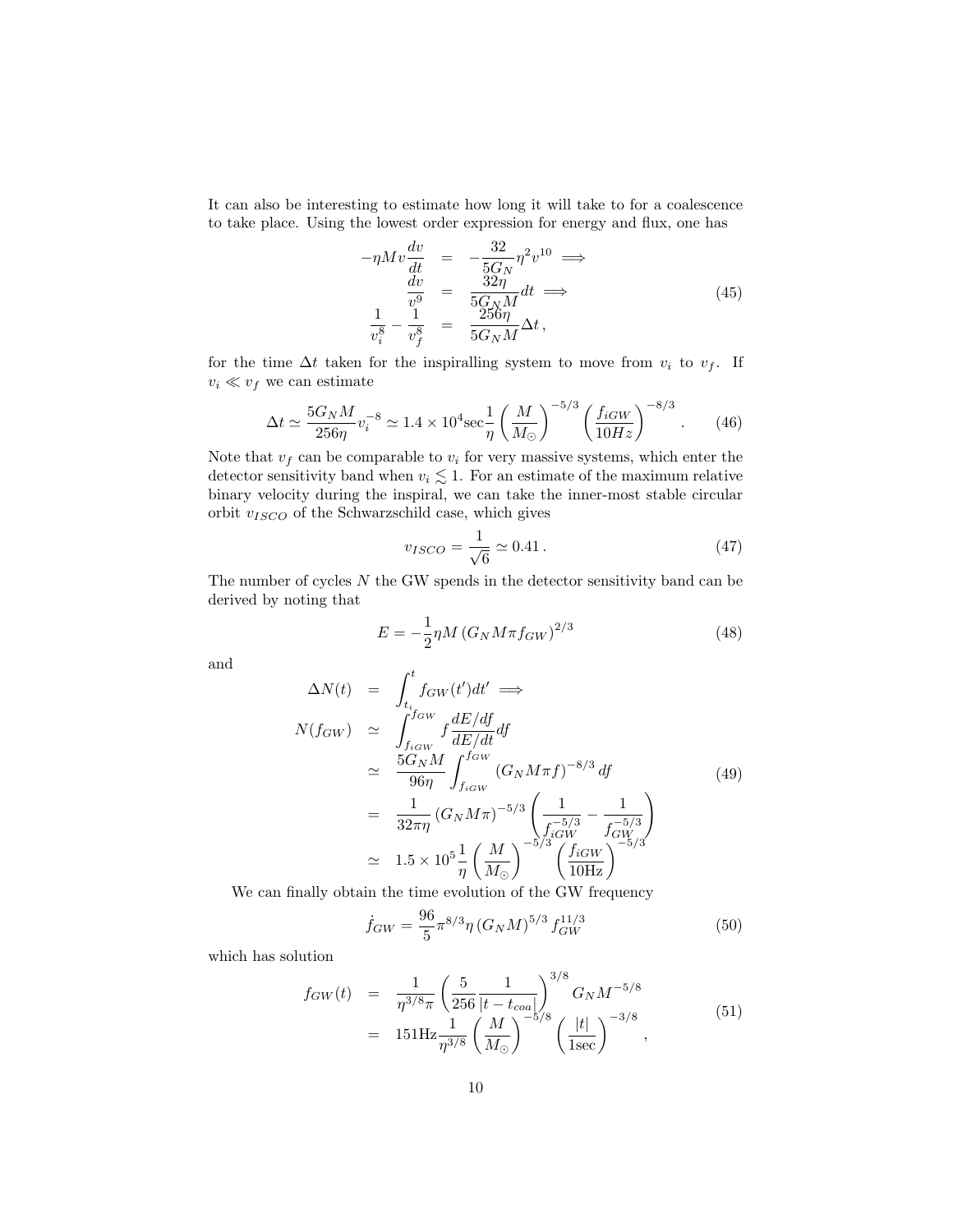which can be inverted to give

$$
|t - t_{coa}| = \frac{5G_N M}{256\pi\eta} \left(\frac{1}{\pi G_N M f_{GW}}\right)^{5/3}.
$$
 (52)

The typical GW strain at the detector from a binary source is

$$
h \sim \frac{2G_N \mu v^2}{d} \sim 10^{-22} \left(\frac{\mu}{M_\odot}\right) \left(\frac{v}{0.1}\right)^2 \left(\frac{d}{Mpc}\right)^{-1} \tag{53}
$$

## 5 An example: a specific waveform from binary inspiral

Starting from the GW expression in term of the source quadrupole

$$
h_{ij}^{TT}(t, \mathbf{x}) = \frac{2G_N}{d} \Lambda_{ij;kl}(\hat{\mathbf{n}}) \ddot{M}_{kl}(t)
$$
\n(54)

For  $\hat{\mathbf{n}}=\hat{\mathbf{z}}$ 

$$
\Lambda_{ij;kl} M_{kl} = \begin{pmatrix} (M_{xx} - M_{yy})/2 & M_{12} & 0\\ M_{12} & (M_{yy} - M_{xx})/2 & 0\\ 0 & 0 & 0 \end{pmatrix}
$$
(55)

xx − M¨

M¨

we have

$$
h_{+} = G_{N} \frac{M_{xx} - M_{yy}}{d}, h_{+} = \frac{2G_{N} \ddot{M}_{xy}}{d}.
$$
 (56)

Assuming the sources are in circular motion, their relative distance can be parametrized as for

$$
x(t) = r \sin(\omega_s t),
$$
  
\n
$$
y(t) = -r \cos(\omega_s t),
$$
  
\n
$$
z(t) = 0,
$$
\n(57)

hence yielding to

$$
\begin{array}{rcl}\n\ddot{M}_{xx} & = & -\ddot{M}_{yy} = 2\mu r^2 \omega_S^2 \cos(2\omega_s t) \\
\ddot{M}_{xy} & = & 2\mu r^2 \omega_S^2 \sin(2\omega_s t)\n\end{array} \tag{58}
$$

When the orbital planes is inclined by an angle  $\iota$  with respect to the propagation direction (conventionally kept along the z-axis) one has to compute the rotated projected quadrupole tensor according to

$$
M'_{ij} = R^{(y)}(\iota)_{ii'} M_{i'j'} \left( R^{(y)} \right)_{j'j}^{-1} (\iota) \tag{59}
$$

and then project it with  $\Lambda$  to obtain

$$
\Lambda_{ij,kl} M'_{kl} = \begin{pmatrix} \cos^2 \iota M_{xx}/2 - M_{yy}/2 & \cos \iota M_{xy} & 0\\ \cos \iota M_{xy} & M_{yy}/2 - \cos^2 \iota M_{xx}/2 & 0\\ 0 & 0 & 0 \end{pmatrix} .
$$
 (60)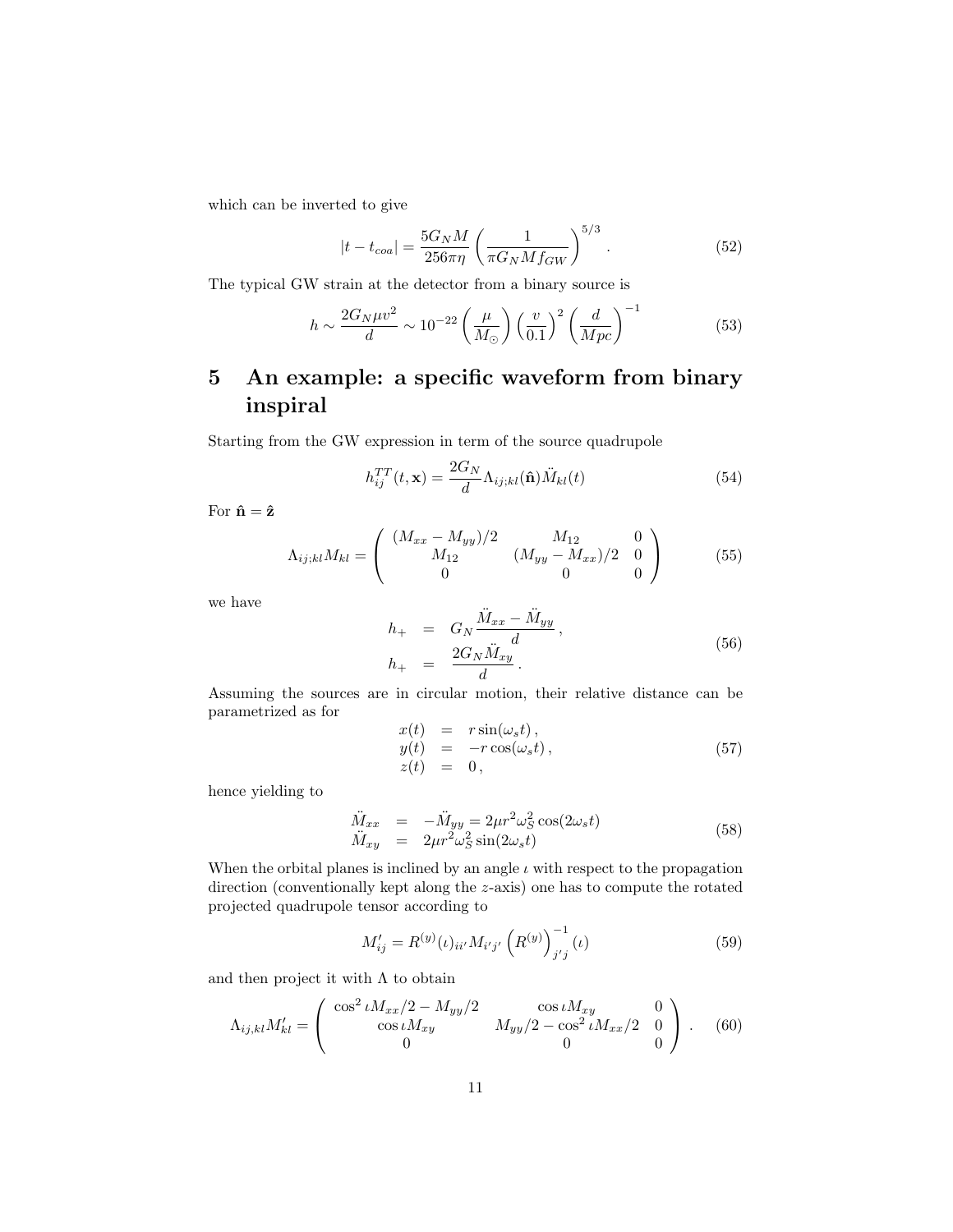Now using the explicit expressions eqs. (58) one finds

$$
h_{+} = \frac{1}{d} 4G_N \mu \omega_S^2 R^2 \left( \frac{1 + \cos^2 \iota}{2} \right) \cos(2\omega_s t),
$$
  
\n
$$
h_{\times} = \frac{1}{d} 4G_N \mu \omega_S^2 R^2 \cos \iota \sin(2\omega_s t).
$$
\n(61)

Note that the rotation (59) is not the most generic rotation setting the orbital plane at an angle  $\iota$  with the view direction  $(0, 0, 1)$ : an additional rotation by  $\psi$  around the z axis is permitted. However this is not an additional degree of freedom with respect to the polarization angle  $\psi$  introduced in eq. (40) as it corresponds to a common rotation of the  $\hat{u}$  and  $\hat{v}$  vector in the orbital plane.

Using  $f_{GW} = \omega_s/\pi$  and the explicit expression  $f_{GW}(t)$  eq. (51) one has

$$
h_{+}(t) = \frac{1}{d} (G_N M_c)^{5/4} \left(\frac{5}{\tau}\right)^{1/4} \left(\frac{1 + \cos^2 \iota}{2}\right) \cos \Phi(\tau)
$$
  
\n
$$
h_{\times}(t) = \frac{1}{d} (G_N M_c)^{5/4} \left(\frac{5}{\tau}\right)^{1/4} (\cos \iota) \sin \Phi(\tau)
$$
 (62)

For data analysis we actually need this expression in frequency space, so let us compute it for the + polarization

$$
\tilde{h}_+(f) = \frac{1}{2} \int dt A(t) \left( e^{i(2\pi ft + \Phi(\tau(t)))} + e^{i(2\pi ft - \Phi(\tau(t)))} \right), \tag{63}
$$

where  $A(t)$  is defined by comparison with the (62). The above integral can be computed in the stationary phase approximation by expanding the exponent in the integrand around the stationary point  $t_*$  characterized by

$$
2\pi f - \dot{\Phi}(\tau(t_*)) = 2\pi f + \left. \frac{d\Phi(\tau)}{d\tau} \right|_{\tau = t_c - t_*} = 0 \tag{64}
$$

as follows:

$$
e^{2\pi i f t - i\Phi(t)} \to e^{2\pi i f t_* - i\Phi(t_*)} \exp\left(-i\ddot{\Phi}(t_*)\frac{(t - t_*)^2}{2}\right) \tag{65}
$$

then performing the resulting Gaussian integral as

$$
\tilde{h}_{+}(f) = \frac{1}{2} A(t_{*}) e^{i(2\pi ft_{*} - \Phi(t_{*}))} \int dt \, e^{-i\tilde{\Phi}(t_{*}) (t - t_{*})^{2}/2} \n= \frac{1}{2} A(t_{*}) e^{i(2\pi ft_{*} - \Phi(t_{*}) - \pi/4)} \left(\frac{2\pi}{\Phi(t_{*})}\right)^{1/2}.
$$
\n(66)

Time  $t_*$  can be expressed in terms of  $f_{GW}$  by inverting (51) and eq. (64) enable the identification between the Fourier transform argument  $f$  and  $f_{GW}$ , thus allowing to write

$$
\tilde{h}_+(t_*(f)) = \left(\frac{5}{24}\right)^{1/2} \frac{\pi^{-2/3}}{d} (G_N M_c)^{5/6} f^{-7/6} \left(\frac{1+\cos^2\theta}{2}\right) e^{i(2\pi i t_* f - \Phi(t_*) - \pi/4)}.
$$
\n(67)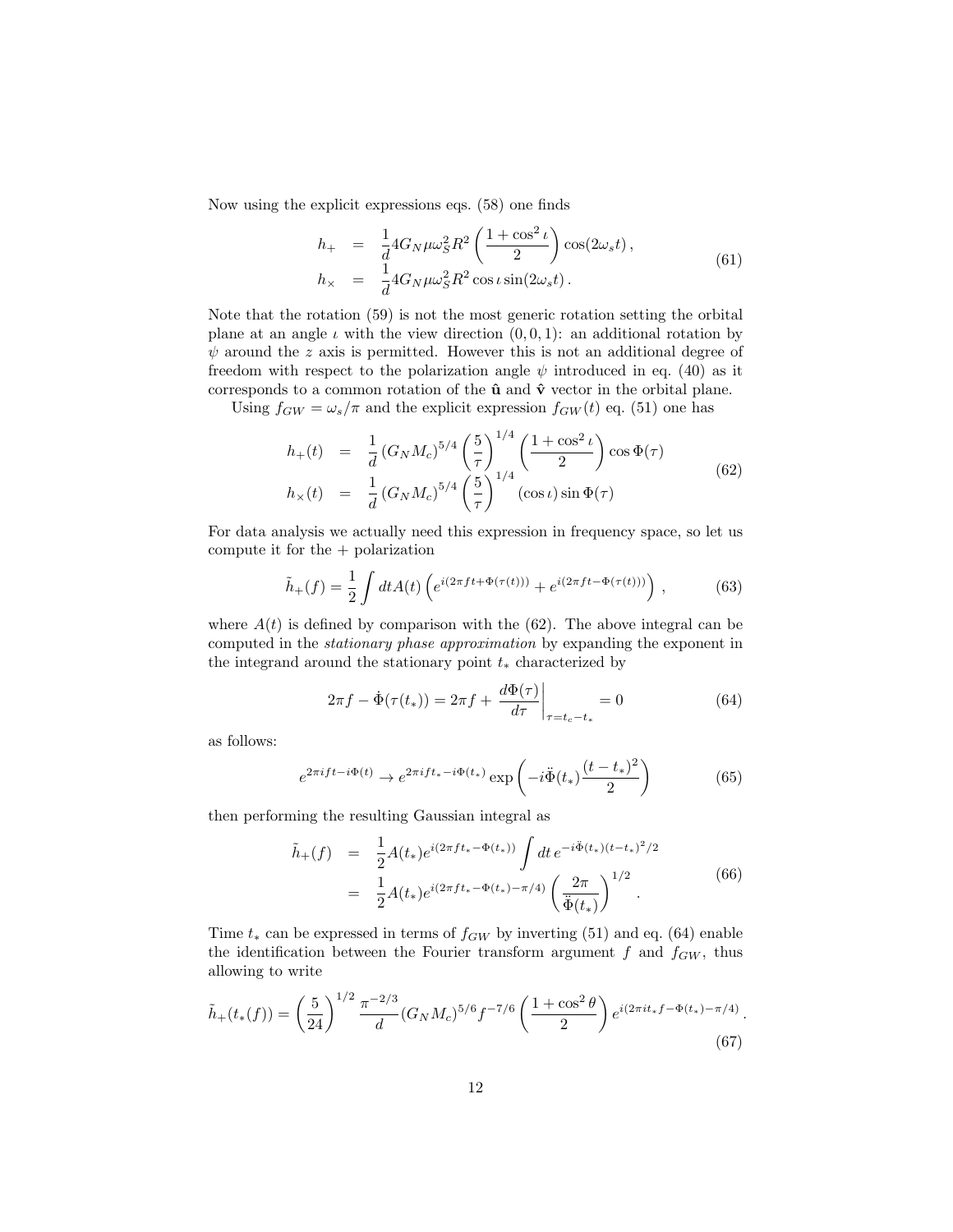It is useful to introduce

$$
v \equiv (\pi G_N M f_{GW})^{1/3} = (G_N M \omega)^{1/3}.
$$
 (68)

The most commonly used approximant is defined in the frequency domain as TaylorF2 :

$$
\psi(f) = 2\pi ft_* + \phi_{ref} - 2 \int^f \omega \frac{dt}{df} df \n= \phi_{ref} + \frac{2}{G_N M} \int^f (v_f^3 - v^3(f')) \frac{v(f')}{f'} \frac{dE/dv}{dE/dt} \frac{f'}{v(f')} \frac{dv}{df'} df' \n= 2\pi \int^f (v_f^3 v^{-2} - v) \left[ \frac{-\eta M v}{-32/(G_N 5)\eta^2 v^{10}} \right] \frac{1}{3} df' \n= \frac{5\pi G_N M}{48\eta} \int^f (v_f^3 v^{-11} - v^{-8}) (1 + c_{1PN} v^2 + ...) df' \n= \frac{5}{48\eta} (\pi G_N M f)^{-8/3} \left[ \left( -\frac{3}{8} + \frac{3}{5} \right) + \left( -\frac{1}{2} + 1 \right) c_{1PN} ... \right] \n= \frac{3}{128\eta v^5(f)} \left( 1 + \frac{20}{9} c_{1PN} v^2(f) + ... \right)
$$
\n(128)

It may also be useful to have an expression of the phase in time-domain. Let us now relate the phase of the waveform to the dynamics of the sources by defining

$$
\Delta\phi(t) = 2\pi \int_{t_0}^t f_{GW}(t')dt' = 2 \int_{v(t_0)}^{v(t)} \omega(v) \frac{dE/dv}{dE/dt} dv \n= \frac{2}{G_N M} \int_{v(t_0)}^{v(t)} v^3 \frac{dE/dv}{dE/dt} dv \n= \frac{5}{16\eta} \int_{v(t_0)}^{v(t)} \frac{1}{v^6} \frac{1 + e_{v^2}v^2 + \dots}{1 + f_{v^3}v^3 + f_{v^4}v^4 + \dots} dv,
$$
\n(70)

where we have inserted the formal Taylor expansion of the energy and flux as functions of v and we have substituted  $v = (G_N M \omega)^{1/3}$  (that is valid for circular orbits). We now see that we have different possibilities to compute the phase

- Truncate the v-series at some order both in the numerator and the denominator gives rise to the  $TaylorT1$  expression of the phase
- Expand the fraction in the above formula and truncate at some finite  $v\text{-order} \rightarrow Taylor T4$
- expand the inverse of the fraction appearing in the integrand  $\rightarrow$  TaylorT1.

## 6 Elements of data analysis

The output of the detector  $o(t)$  is a scalar time domain function, which in general will result of the addition of a part  $h(t)$  linear in the impinging GW  $h_{ij}(t, \mathbf{x}_D)$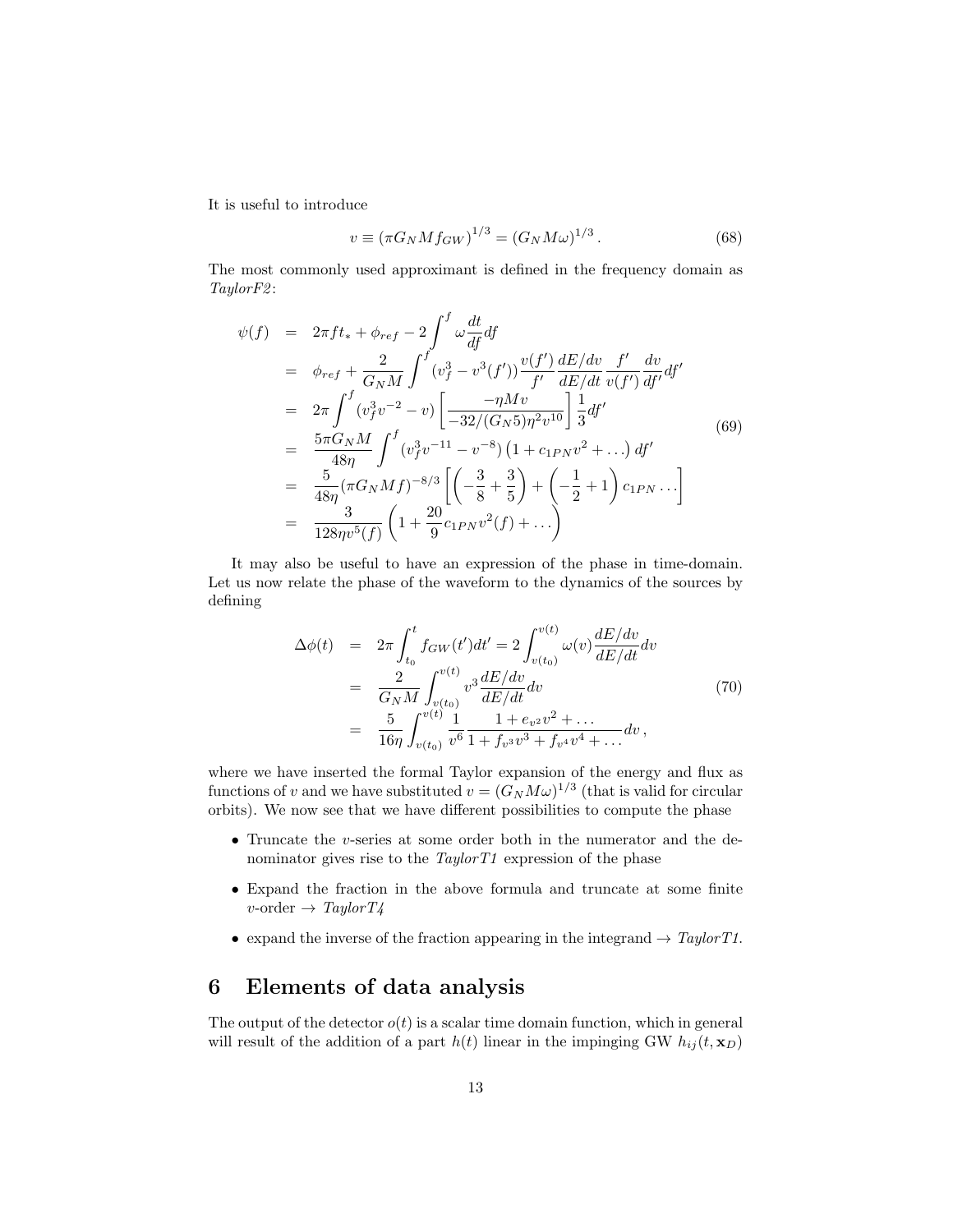at the location detector  $\mathbf{x}_D$  and the instrumental noise  $n(t)$ . Usually the output of the detector is linearly related to the GW amplitude locally in the frequency space, i.e.

$$
\tilde{h}(f) = \tilde{T}_{ij}(f)\tilde{h}_{ij}(f) \tag{71}
$$

where  $T_{ij}(f)$  is the *transfer function* of the system and

$$
\tilde{o}(f) = \tilde{h}(f) + \tilde{n}(f). \tag{72}
$$

If the noise is stationary then different Fourier components are uncorrelated (see derivation below) and we can write

$$
\langle \tilde{n}^*(f)\tilde{n}(f')\rangle = \delta(f - f')\frac{1}{2}S_n(f)\,,\tag{73}
$$

which defines the noise correlation function  $S_n(f)$ , or noise power spectral density, with dimensions Hz<sup>-1</sup>. Note also that  $S_n(-f) = S_n(f)$ .

The average in eq. (73) is taken over many noise realizations, but we have only one detectors, so it should be actually replaced over different time span averages:

$$
\langle \tilde{n}^*(f)\tilde{n}(f')\rangle = \frac{1}{N}\sum_{i=1}^N \tilde{n}_i(f)\tilde{n}_i^*(f'),
$$

where

$$
\tilde{n}_i(f) = \int_{t_i - T/2}^{t_i + T/2} n(t) e^{2\pi i f t} dt,
$$

and  $t_i = (\ldots, -2T, -T, 0, T, 2T, \ldots)$ . We define the Fourier Transform of a function defined on an interval as

$$
\tilde{n}(f) = \int_{t_i - T/2}^{t_i + T/2} n(t)e^{2\pi i f t} dt \quad \text{with } n(t + T) = n(t) \tag{74}
$$

with the periodicity requirement implying the Fourier transform  $\tilde{n}(f)$  be discrete, with support at  $f_n = n/T$ , i.e. with frequency resolution  $\Delta f = 1/T$ . This discreteness condition on the frequency automatically ensure that the inverse Fourier transform returns a periodic function<sup>2</sup>:

$$
n(t) = \frac{1}{T} \sum_{n \in \mathbb{N}} \tilde{n}(f) e^{-2\pi i nt/T} . \tag{76}
$$

<sup>2</sup>Note that the definition (74) for a function defined on an interval is *not* equivalent to

$$
\tilde{n}(f) \neq \int_{-\infty}^{\infty} n(t)e^{2\pi i f t} \theta(t - t_i + T/2) \theta(t_i + T/2 - t) dt.
$$

Had we used this definition one would have dealt with a non-analytic integrand in the time integral, that would have had discontinuities in his derivatives. As the discontinuities in the direct space functions are related to "bad" behaviour at infinity via

$$
\frac{d^m n(t)}{dt^m} = \int df(2\pi i f)^m \tilde{n}(f) e^{2\pi i f t} \tag{75}
$$

one would expect in general a non-physical high power in  $\tilde{n}(f)$  for large  $|f|$ , or that  $f^m\tilde{n}(f)$ must not be integrable, that is  $\lim_{f\to\infty} |f^{m+1}n(f)|^2 \neq 0$ . It is a general rule that the the large f behaviour of  $\tilde{n}(f)$  depends on the continuity property of  $n(t)$ .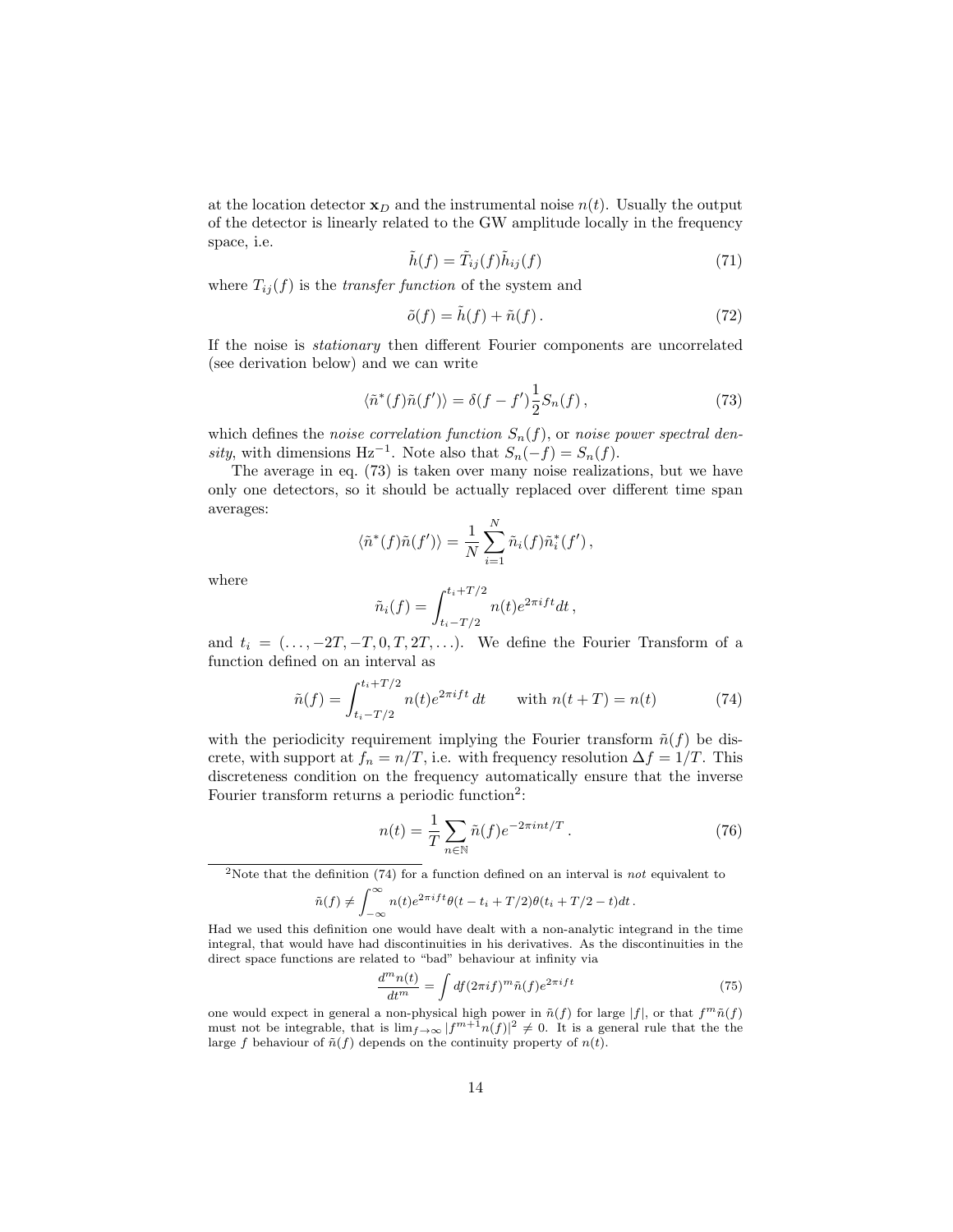A very welcome by-product of the definition (74), restricting the integration domain to a finite interval and imposing periodicity condition on  $n(t)$ , is

$$
\frac{1}{T} \int_{t_i - T/2}^{t_i + T/2} e^{2i\pi ft} dt = \frac{e^{2i\pi ft_i}}{2\pi i fT} \left( e^{2\pi i fT/2} - e^{-2\pi i fT/2} \right) = e^{2\pi i f t_i} \frac{\sin(\pi fT)}{\pi fT} = \delta_{f,0}
$$
\n(77)

which is reminiscent of the standard  $\int e^{2i\pi ft} dt = \delta(f)$  valid for functions defined on the entire real axis. The only difference between the finite segment and the entire real axis case is that here we deal with a dimension-less, discrete Kronecker delta rather than a delta function with dimension of time, so that the identification

$$
\delta(f) \to T\delta_{f,0} \tag{78}
$$

can be made.

Let us consider than the definition (73) and exploit the stationarity property of the noise:

$$
\langle \tilde{n}(f)\tilde{n}(f') \rangle = \int_{-T/2}^{T/2} dt \int_{-T/2}^{T/2} dt' \langle n(t)n(t') \rangle e^{2\pi i (ft + f't')}
$$
  
\n
$$
= \int_{-T/2}^{T/2} dt \int_{-T/2}^{T/2} dt' \langle n(t + T_s)n(t' + T_s) \rangle e^{2\pi i (ft + f't' + T_s(f + f'))}
$$
  
\n
$$
= \delta_{f+f',0} \int_{-T/2}^{T/2} \int_{-T/2}^{T/2} \langle n(t)n(t') \rangle e^{2\pi i f(t - t')}
$$
\n(79)

where we have averaged over a time coordinate  $T_s$  and used stationarity to substitute  $n(t + T_s) \rightarrow n(t)$  inside the average. Short-circuiting the above with the definition (73) and the correspondence (78) we obtain

$$
S(f) = 2\frac{\langle |\tilde{n}(f)|^2 \rangle}{T} = 2\langle |\tilde{n}(f)|^2 \rangle \Delta f. \tag{80}
$$

We can make the further connection to the noise auto-correlation function

$$
R(\tau) \equiv \langle n(t+\tau)n(t) \rangle, \qquad (81)
$$

white noise corresponding to  $R(\tau) \propto \delta(\tau)$ . By noting that

$$
\langle \int df' \int df n(f) n(f') e^{-2\pi i (f(t+\tau) + f' t)} \rangle
$$
  
= 
$$
\frac{1}{2} \int df S_n(f) e^{-2\pi i f \tau}
$$
 (82)

we are enabled to interpret the noise spectral density function as the Fourier transform of the noise correlation function

$$
\frac{1}{2}S_n(f) = \int d\tau R(\tau)e^{2\pi i f \tau}
$$
\n(83)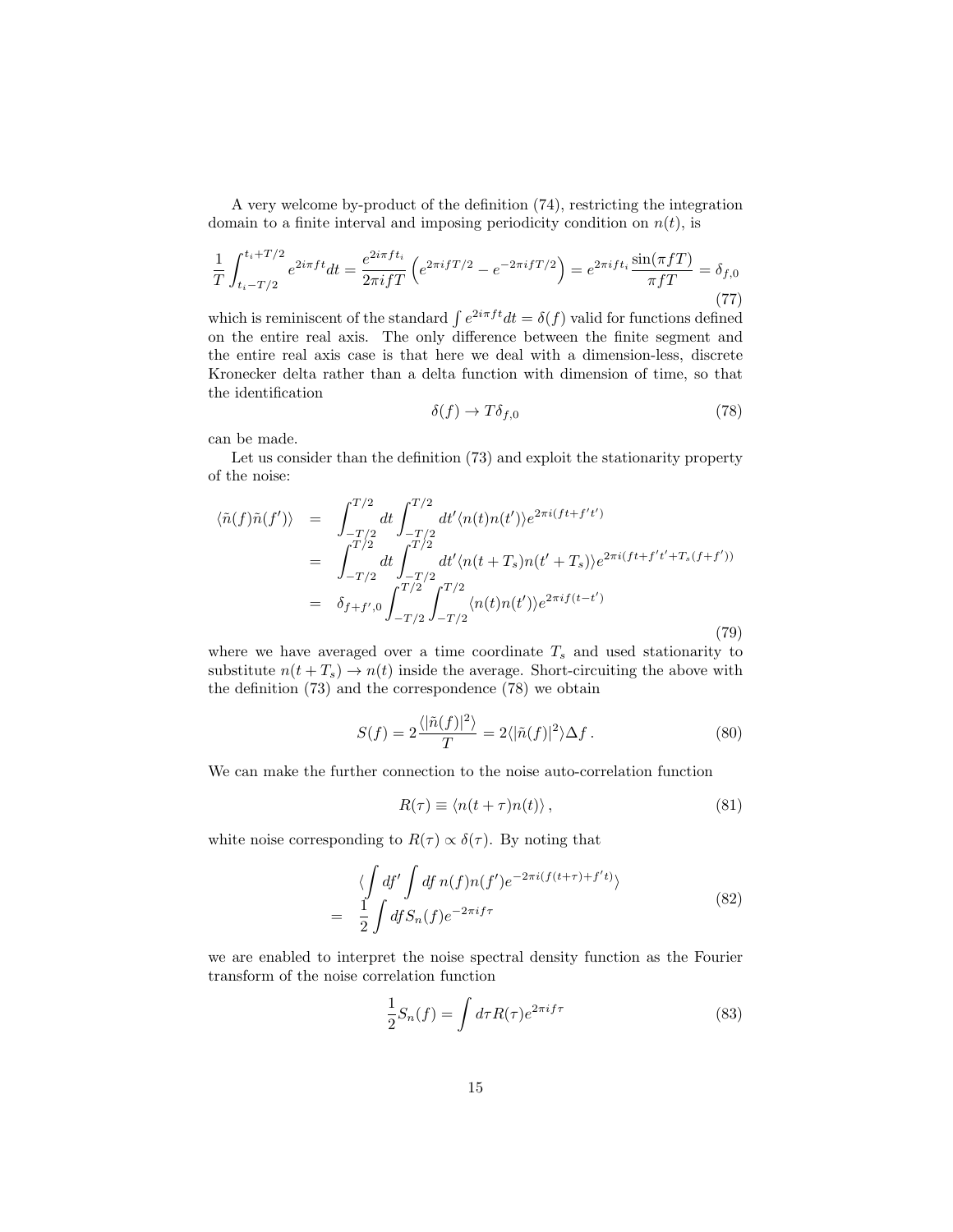and hence

$$
R(\tau) = \frac{1}{T} \sum_{n \in \mathbb{N}} e^{-2\pi i f \tau} \frac{S_n(f)}{2}.
$$
 (84)

The factor  $1/2$  in the definition is conventionally inserted as

$$
\langle n^2(t) \rangle = \frac{1}{T^2} \sum_{n} \sum_{n'} \langle n(f)n(f') \rangle e^{2\pi i (ft + f't')}
$$
  

$$
= \frac{1}{2T} \sum_{n \in \mathbb{N}} S_n(f) = \frac{1}{T} \sum_{n \ge 0} S_n(f)
$$
(85)

and the factor  $1/2$  disappears when sum is taken over positive frequencies only (we neglect subtleties about the  $n = 0$  mode). The power spectral density of white noise is  $f$ -independent.

Actually in practice the time domain noise function will be discrete as well, implying that what we'll be really using are

$$
\tilde{n}(f = k/T) = \Delta t \sum_{j=0}^{N-1} e^{2\pi i j k \Delta t/T}
$$
\n
$$
n(t = j\Delta t) = \Delta f \sum_{j=0}^{N-1} e^{2\pi i j k \Delta t/T}
$$
\n(86)

with  $\Delta f \Delta t = 1/N$  with  $T/\Delta t = N$ . With a finite sampling size there has to be a maximum frequency, called the Nyquist frequency

$$
f_{Nyquist} = \frac{1}{2\Delta t} \tag{87}
$$

so that we have N points for  $n(t)$  and  $N/2 + 1$  for  $\tilde{n}(f)$  if N is even, as we will assume. Note that  $\tilde{n}(f = 0)$  is real as well as  $n(f = N/(2T))$  so that the information stored in the N real numbers of  $n(t)$  is fully equivalent to the information stored in the  $N/2+1$  numbers making up  $\tilde{n}(f)$ , 2 of which are real and  $N/2 - 1$  of which are complex.

In particular the Parseval identity has a discrete counterpart

$$
\Delta f \sum_{k=0}^{N/2} |\tilde{n}(k/T)|^2 = \Delta t \sum_{j=0}^{N-1} n^2 (j\Delta t) . \tag{88}
$$

#### 6.1 Matched filtering

The signal amplitude is much smaller than the noise, just think of the earth gravitational field that is responsible for  $h \sim 10^{-9} \gg 10^{-21}$ . However if the signal is known in advance, we can correlate detector's output  $o(t)$  with our expectation and dig it out of the noise floor. We thus have to filter the detector output to highlight the signal. An important quantity for any experiment is the signal-to-noise ratio (SNR) we are going to define now. It must involve a ratio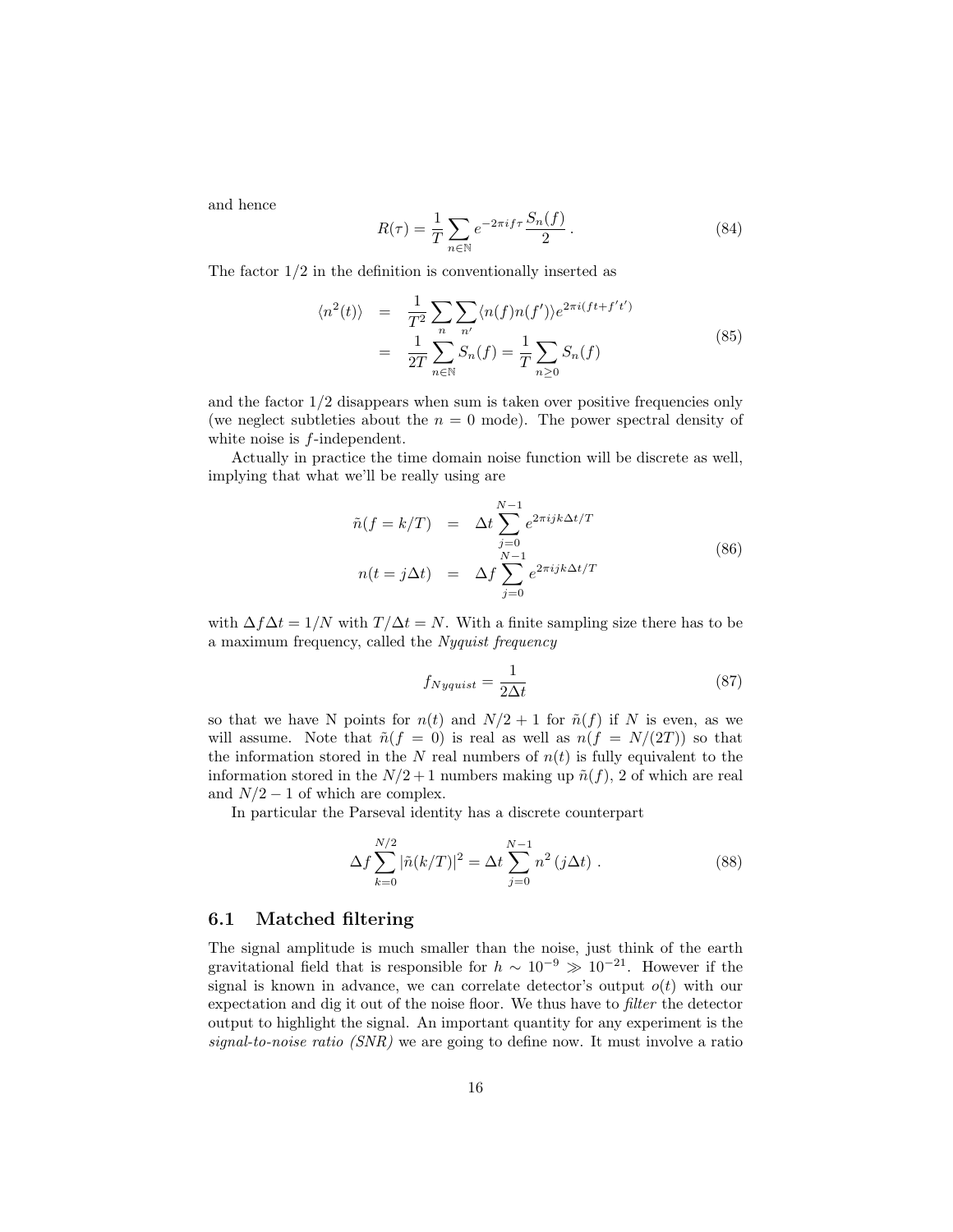$S/N$  of a quantity linear in the signal h possibly filtered in order to enhance it and a quantity representative of the noise. We want to choose the filter function so to maximize the  $SNR$ , i.e. the filter has to match the signal. We can assume that by linearly filtering the detector output we can pick only the signal part  $h(t)$  in  $o(t)$  and we can tentatively define the numerator of the SNR as

$$
S = \int dt \langle o(t) \rangle K(t) , \qquad (89)
$$

and since  $\langle n(t)\rangle = 0$  we have

$$
S = \int dt \langle h(t) \rangle K(t) = \int df \tilde{h}(f) \tilde{K}^*(f) , \qquad (90)
$$

where for simplicity we have moved back to continuum time-frequency space. For the  $SNR$  denominator  $N$  we want an estimator of the noise. A reasonable guess would be the root mean square of the detector output in absence of the signal, i.e.

$$
N^2 \stackrel{?}{=} \langle o^2(t) \rangle - \langle o(t) \rangle^2 |_{h=0} = \langle n(t) \rangle^2 \tag{91}
$$

but we want the overall filter scale to drop out of the SNR, so we'd better define

$$
N^2 = \int dt \, dt' K(t) K(t') \langle n(t)n(t') \rangle
$$
  
= 
$$
\int df \, df' \langle n(f)n(f') \rangle e^{2\pi i (ft + ft')} \tilde{K}(f) \tilde{K}(f')
$$
 (92)  
= 
$$
\frac{1}{2} \int df S_n(f) |\tilde{K}(f)|^2.
$$

We have constructed then our SNR as

$$
\frac{S}{N} = \frac{2 \int df \tilde{h}(f) \tilde{K}^*(f)}{\int df S_n(f) |\tilde{K}(f)|^2}.
$$
\n(93)

In order to find the filter function maximizing the SNR we define a positive definite scalar product

$$
(A|B) \equiv 2 \int df \frac{A(f)B^*(f)}{S_n(f)} \tag{94}
$$

which is real if we assume that  $A^*(f) = A(-f)$  and  $B^*(f) = B(-f)$ , as it is for the Fourier transform of real functions. We can now re-write the SNR as

$$
\frac{S}{N} = \frac{(\tilde{u}|\tilde{h})}{(\tilde{u}|\tilde{u})^{1/2}}\tag{95}
$$

with  $\tilde{u}(f) \equiv 1/2S_n(f)\tilde{K}(f)$ . We are thus searching for the normalized vector u that maximizes its scalar product with h, clearly the solution can only be  $\tilde{u} \propto h$ , i.e.

$$
\tilde{K}(f) = \frac{\tilde{h}(f)}{S_n(f)}\tag{96}
$$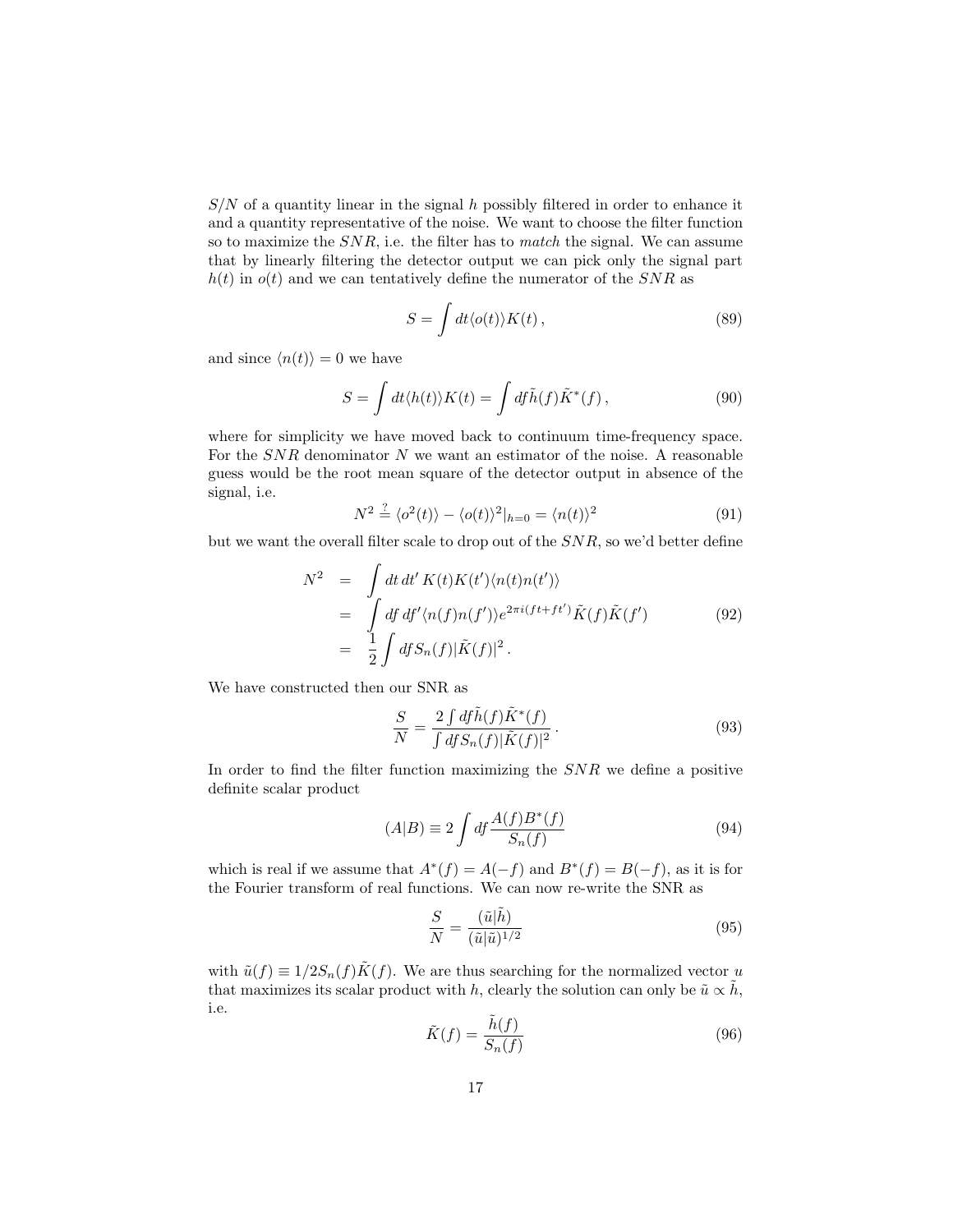up to an inessential  $f$ -independent constant. Substituting in eq.  $(93)$  we finally obtain

$$
\frac{S}{N} = \left[2\int_{-\infty}^{\infty} df \frac{|\tilde{h}(f)|^2}{S_n(f)}\right]^{1/2}.
$$
\n(97)

So far we have assumed perfect knowledge of the signal. What if we do not know the exact *time location* of the  $h(t)$ ? By considering a function  $h(t)$  and its time-shifted  $h_{t_0}(t) \equiv h(t-t_0)$  the relationship among their Fourier transform is

$$
\tilde{h}(f) = \tilde{h}_{t_0}(f) e^{2\pi i f t_0}.
$$
\n(98)

If we try to match data  $\tilde{h}(f)$  with a template signal  $\tilde{h}_{tmplt}(f)$  allowing for a generic time-shift  $t$ , we obtain an SNR time series

$$
SNR(t) = \sqrt{2} \frac{\int_{-\infty}^{\infty} df \frac{\tilde{h}(f)\tilde{h}_{tmplt}^*(f)}{S_n(f)} e^{2\pi i ft}}{\left(\int_{-\infty}^{\infty} df \, |\tilde{h}_{tmplt}(f)|^2 / S_n(f)\right)^{1/2}} =
$$

$$
= \frac{\int_{0}^{\infty} df \left(\tilde{h}(f)\tilde{h}_{tmplt}^*(f) + \tilde{h}^*(f)\tilde{h}_{tmplt}(f)\right) e^{2\pi i ft} / S_n(f)}{\left(\int_{0}^{\infty} df \, |\tilde{h}_{tmplt}(f)|^2 / S_n(f)\right)^{1/2}}
$$
(99)

and the use of a Fast Fourier Transform allows to search for all time values efficiently.

Let us consider now the case of a constant phase offset between the template and the signal and let us concentrate on the simplified situation of a signal  $h(t) \propto \cos(2\pi f_0 t)$ , i.e.  $\tilde{h}(f) \propto \delta(f - f_0) + \delta(f + f_0)$ .

Taking the correlator with a filter function of the type  $K(t) \propto \cos(2\pi f_1 t + \bar{\phi})$  we would have a non-null result in case  $f_0 = f_1$  proportional to  $cos(\phi)$ . Clearly the filter is matching the signal but our ignorance on the right  $\phi$  value may suppress the matched filter output. What one would like is the SNR time series to be the maximum as  $\bar{\phi}$  varies. It turns out that it is in fact possible to maximize over  $\overline{\phi}$  analytically. In order to show how let us fix the  $t = 0$  for simplicity:

$$
\frac{S}{N}(t=0) = \int_{-\infty}^{\infty} \tilde{h}(f)\tilde{K}(-f)e^{-i\bar{\phi}}df
$$
\n
$$
= \int_{0}^{\infty} (\tilde{h}(f)K(-f)e^{i\bar{\phi}} + \tilde{h}(-f)K(f)e^{-i\bar{\phi}}) df =
$$
\n
$$
= \mathcal{R}\cos\bar{\phi} + \mathcal{I}\sin\bar{\phi},
$$
\n(100)

where the real quantities  $\mathcal R$  and  $\mathcal I$  are defined as

$$
\mathcal{R} \equiv \int_0^\infty \left( \tilde{h}(f) \tilde{K}^*(f) + \tilde{h}^*(f) \tilde{K}^*(f) \right) df = 2Re \int_0^\infty \tilde{h}(f) \tilde{K}(f) df
$$
  
\n
$$
\mathcal{I} \equiv -i \int_0^\infty (h(f) K^*(f) - h^*(f) K(f)) df = 2Im \int_0^\infty \tilde{h}(f) \tilde{K}^*(f) df.
$$
\n(101)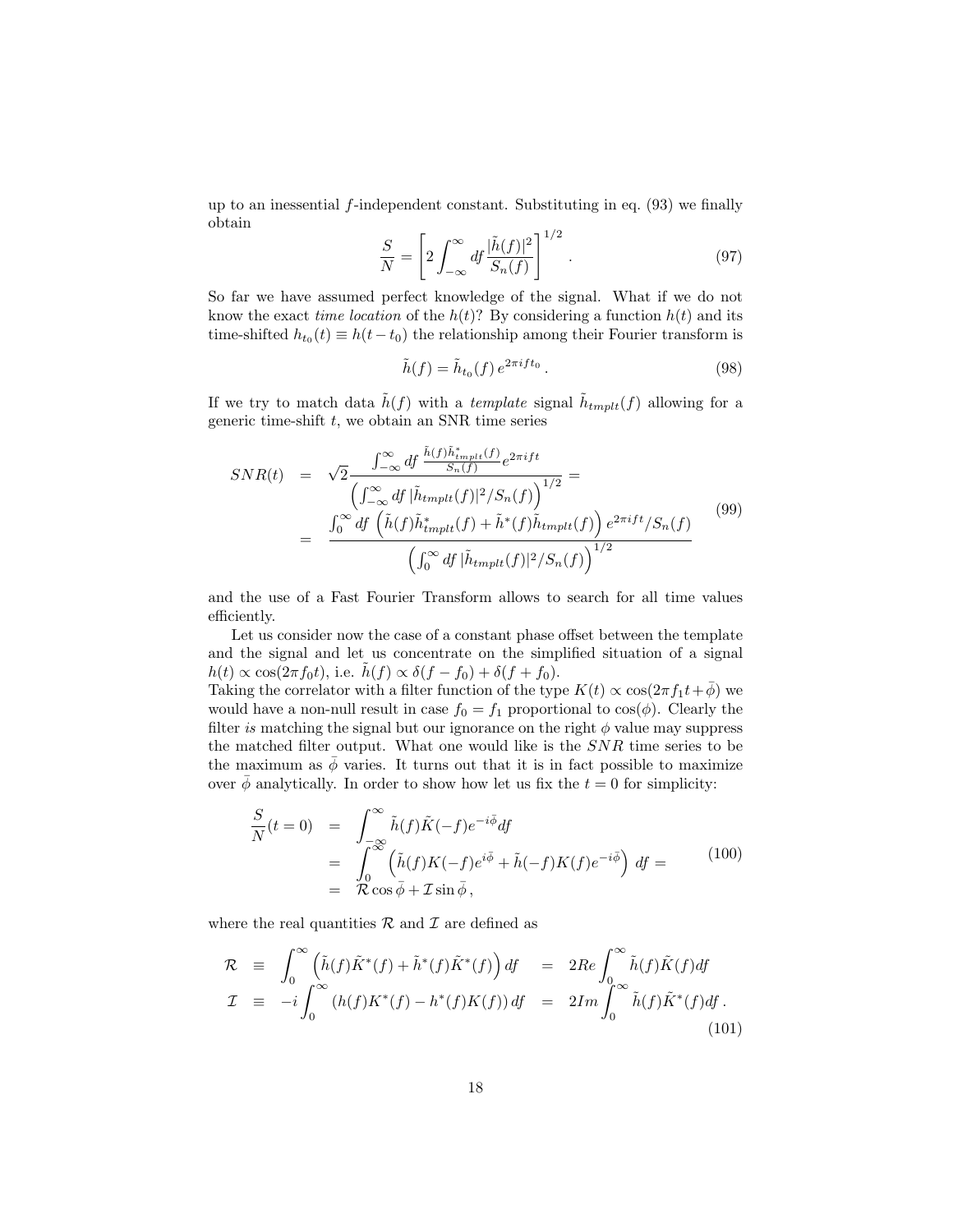The output of the matched filter depends on  $\bar{\phi}$ , but analytically maximizing over  $\bar{\phi}$  is possible:

$$
\frac{dS/N}{d\phi_0} = 0 \implies \cos\bar{\phi} = \frac{\mathcal{R}}{\sqrt{\mathcal{R}^2 + \mathcal{I}^2}}, \qquad \sin\bar{\phi} = -\frac{\mathcal{I}}{\sqrt{\mathcal{R}^2 + \mathcal{I}^2}}, \qquad (102)
$$

which give the  $SNR$  maximized over  $\bar{\phi}$ 

$$
\left. \begin{array}{c} \n\text{Max} \\ \n\phi_0 \left( \frac{S}{N} \right)^2 \big|_{t=0} = \mathcal{R}^2 + \mathcal{I}^2 \,. \n\end{array} \right. \tag{103}
$$

Note that there is an efficient way to compute both the quantities  $\mathcal{R}$  and  $\mathcal{I}$ : it is by computing the complex inverse Fourier transform

$$
\rho(t) \equiv \sqrt{2}(\tilde{h}_{tmplt}|\tilde{h}_{tmplt})^{-1/2} \int_0^\infty \frac{\tilde{h}(f)\tilde{h}_t^*(f)}{S_n(f)} e^{2\pi i f t} df \tag{104}
$$

and we have

$$
\frac{Max}{\phi_0} \frac{S}{N}(t) = 2\sqrt{2}|\rho(t)|.
$$
\n(105)

Templates differing by a phase shift like  $\tilde{h}_{tmplt}(f) \rightarrow \tilde{h}'_{tmplt}(f) = \tilde{h}_{tmplt}(f)e^{i\phi_0}$ (for  $f > 0$  and  $\tilde{h}'_{tmplt}(f) = \tilde{h}_{tmplt}(f)e^{-i\phi_0}$  for  $f < 0$ ) will give rise to different SNRs, but the modulus of  $\rho$  obtained with them will be the same.

## 7 False alarms, false dismissals and receiver operating characteristics

Let us consider the phase-maximized  $SNR$  time-series, i.e.  $|\rho(t)|$ . We can decide to define a candidate trigger any data chunk around an instant of time when it exceeds a given threshold.

If the detector noise is Gaussian both  $Re(\rho)$  and  $Im(\rho)$  are Gaussian random variables so  $R \equiv \rho^2$  is a chisq distributed with 2 degrees of freedom (aka Rayleigh distribution) random variable

$$
p(R|h=0)dR = \frac{1}{2\pi} \int_0^{2\pi} \frac{d\theta}{2\pi} \frac{dR}{2} e^{-R/2},
$$
\n(106)

where we have used that  $\rho$  has unit variance.

In the presence of a signal both  $Re(\rho)$  and  $Im(\rho)$  will have an expected non-zero value, say  $\bar{x}$  and  $\bar{y}$ , such that  $\bar{R} = \bar{x}^2 + \bar{y}^2$ . Then the R distribution will be:

$$
p(R|\bar{R}) \propto \int_0^{2\pi} \frac{d\theta}{2\pi} \int_{-\infty}^{\infty} d\bar{x} d\bar{y} \delta(\bar{R} - (\bar{x}^2 + \bar{y}^2)) e^{-[(x-\bar{x})^2 + (y-\bar{y})^2]/2} \frac{dR}{2}
$$
 (107)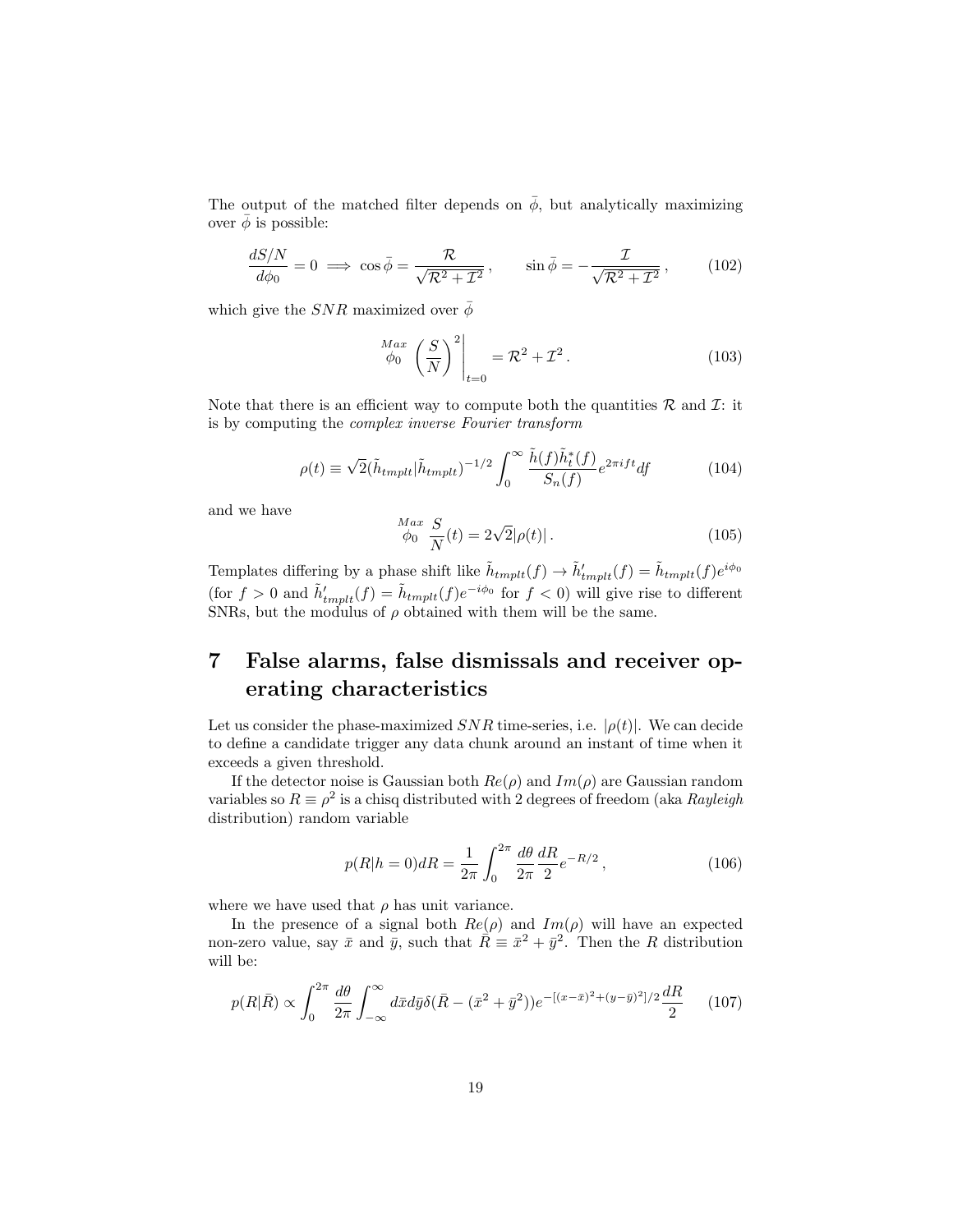where  $x = R \cos \theta$ ,  $y = R \cos \theta$ . The integral is performed by substituting  $\bar{x} \equiv r \cos \theta', \bar{y} \equiv r \sin \theta'$ , then getting an integral in  $\alpha \equiv \theta - \theta'$  which give rise to the final result

$$
P(R|\bar{R}) \propto e^{-(R+\bar{R})/2} \int_0^{2\pi} e^{\sqrt{R\bar{R}}\cos\alpha} d\alpha
$$
  
= 
$$
\frac{1}{2}e^{-(R+\bar{R})/2}I_0(\sqrt{R\bar{R}})
$$
 (108)

where  $I_0(x) = J_0(ix)$  is the modified Bessel function  $(J_0(x))$  is the standard Bessel function of the first kind). The mean and variance of  $R$  are given by

$$
\langle R \rangle = \int_{0}^{\infty} dR R P(R|\bar{R}) = 1 + \bar{R},
$$
  

$$
\langle R^2 \rangle = \int_{0}^{\infty} dR R^2 P(R|\bar{R}) = 3 + 6\bar{R} + 6\bar{R}^2.
$$
 (109)

Given the distribution of the maximized  $SNR$  in the absence of a signal, what is the probability of having a *false alarm*  $p_{FA}$ , i.e. that a large noise fluctuation will be traded for a fake signal? It depends on the threshold  $R_t$  we set for event triggers:

$$
p_{FA} \equiv \int_{R_t}^{\infty} P(R|R_h = 0) = \frac{1}{2} \int_{R_t}^{\infty} e^{-R/2} dR.
$$
 (110)

Deciding what is the maximum false alarm rate that one is willing to tolerate determine  $R_t$ , as  $p_{FA}$  is a monotonically decreasing function of  $R_h$ . This value can now be fed in the pdf of the maximized SNR-squared (108) to determine what is the corresponding *efficiency*  $\eta$  for a given signal strength R:

$$
\eta \equiv \int_{R_t}^{\infty} p(R|\bar{R}) \tag{111}
$$

that quantifies the probability that a signal with  $SNR > R<sub>t</sub>$  is actually detected and which is a monotonically decreasing function of  $R_t$  for any given  $R_h$ . A useful concept to introduce is then the the Receiver Operating Characteristic (ROC) of a detector, which is the curve obtained by plotting  $\eta$  vs.  $p_{FA}$ , which is a monotonically increasing curve passing for the origin <sup>3</sup> . Picking a point on the ROC curve determines the working point of the experimental device.

Sometimes in literature it is also mentioned the complementary quantity to the efficiency, which is the *false dismissal probability*  $p_{FD}$ 

$$
p_{FD} \equiv 1 - \eta = \int_0^{R_t} p(R|R_h) dR \tag{112}
$$

Most of the material of these notes is taken from Gravitational Waves, Oxford University Press 2008, by Michele Maggiore.

<sup>&</sup>lt;sup>3</sup>Once the background rate of a detector is known, by multiplying it by  $p_{FA}$  the false alarm rate is derived, so it is possible to build a ROC curve by plotting  $\eta$  vs. false alarm rate.